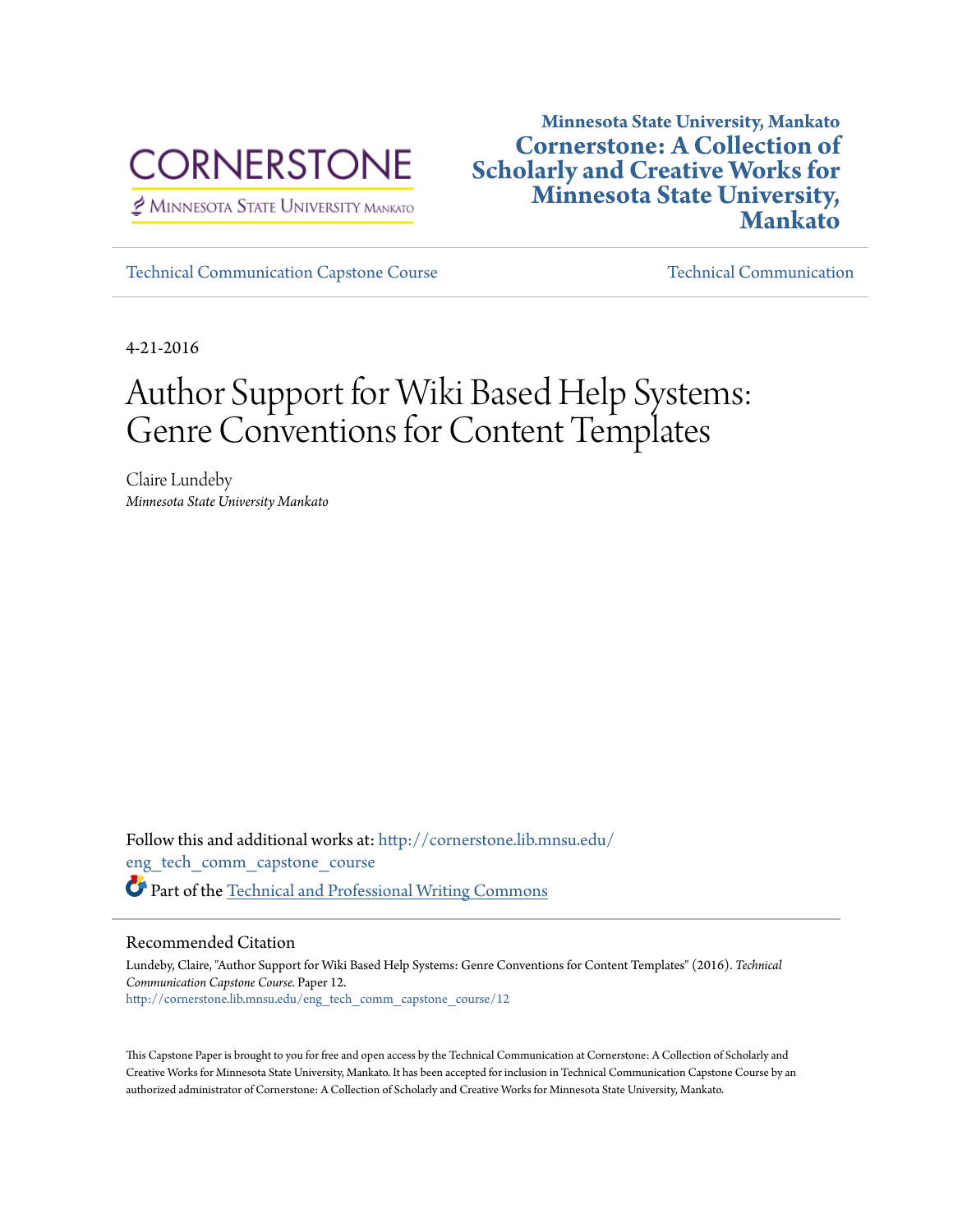Author Support for Wiki Based Help Systems: Genre Conventions for Content Templates

Claire Lundeby

English 696: Capstone Course in Technical Communication Dr. Nancy MacKenzie 21 April 2016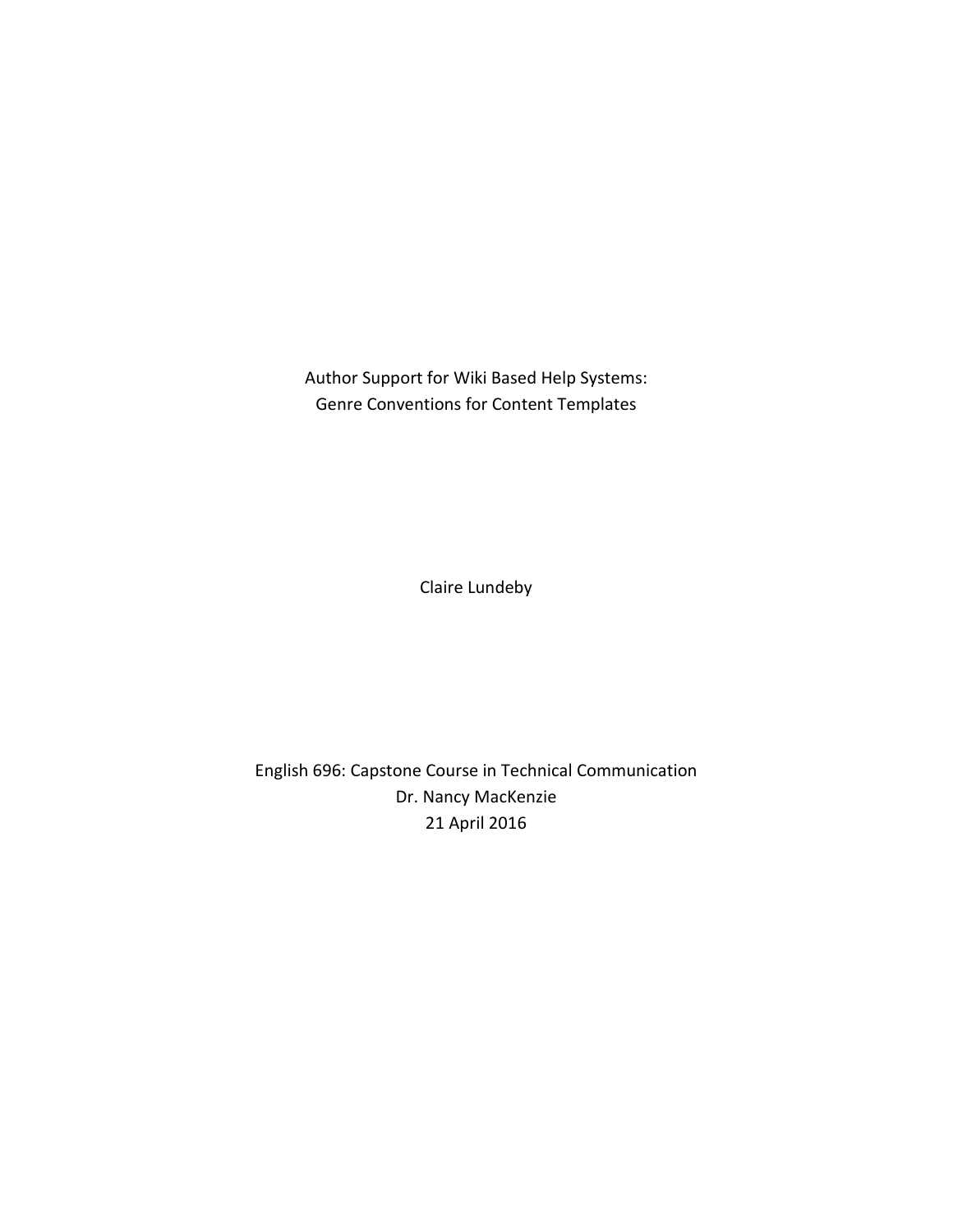# **Abstract**

Author support systems are critical in wiki help systems. I provide a critical review of existing research on author support systems, content strategy, content management, and how these intersect, as well as a structural content analysis of five content templates in an effort to define genre conventions.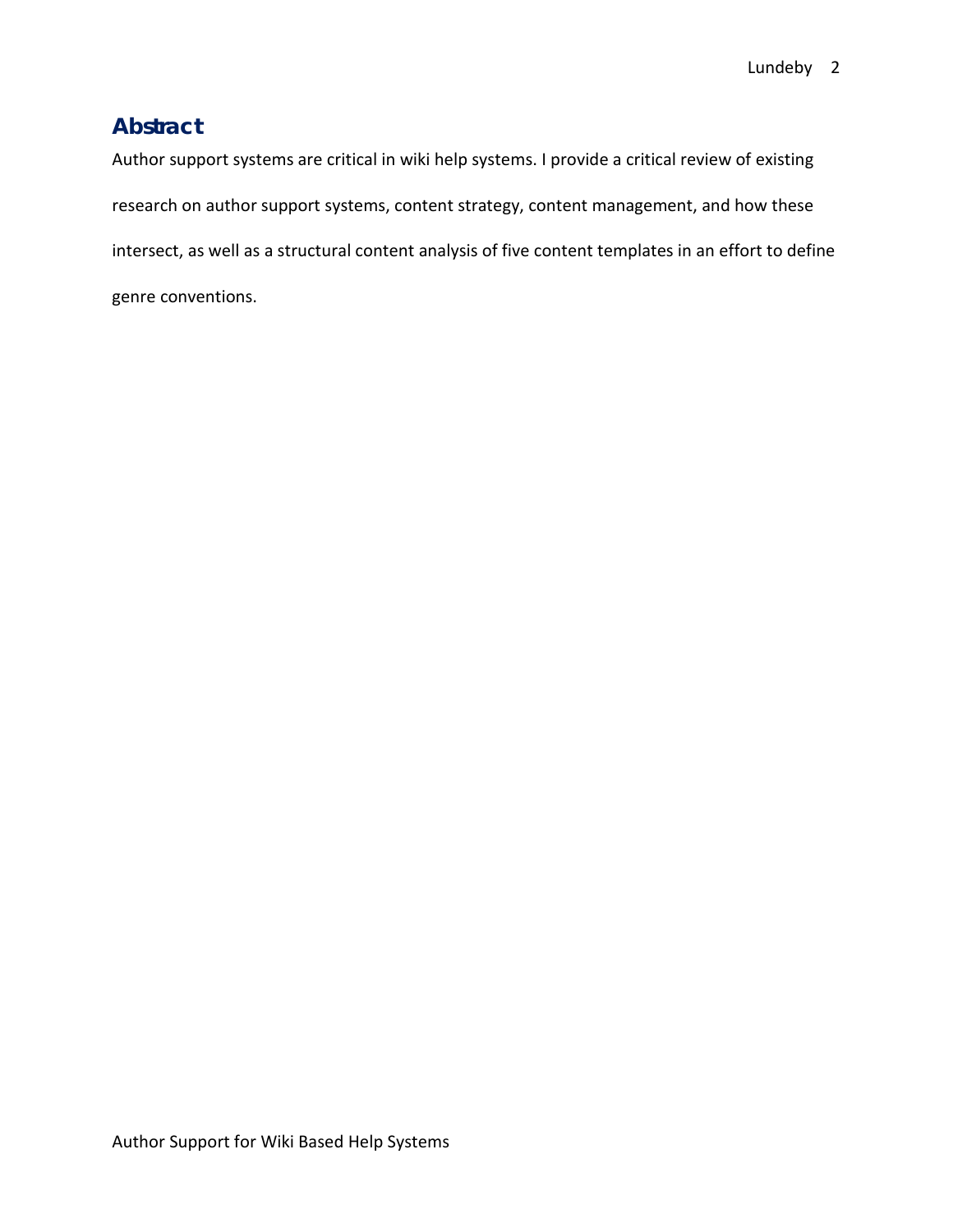### **Introduction**

Technical communication, as a profession, is continually shifting and redefining itself and the skillset of its practitioners. Technical communicators have had to hone their skills in areas such as content strategy and content management. Similarly, the genre of help documentation is changing, pushing the boundaries of media. As manuals and other print documents begin to fade, other media like wiki-based help are gaining momentum. Practices of content management and content strategy intersect at author support systems for wiki contributors.

Wiki-based social help systems are wiki sites where technical communicators, software developers, end-users, and others can collaborate to create a community of task-based, applicable help for a product. Wikis use content generated by a variety of authors, and therefore technical communicators may have somewhat less control over each content asset. Thusly, it is important that technical communicators support a variety of author personas by implementing author support systems. These author support systems are a toolkit to quickly train an author to write effectively and efficiently for the wiki. A toolkit can contain content definitions, content templates, definitions of workflows, editing guidelines, style guidelines, formatting guidelines, and many others.

I became interested in content templates, especially for wikis, when my former workplace implemented a WordPress wiki. When I was first given drafts of the new content templates to edit, I was aghast at the informality of the text and the detailed information on basic grammatical rules. Then, I began to realize that this type of writing may be as unfamiliar to a software engineer as writing in C++ may be to a non-programming technical writer. This unfamiliarity is what makes these author support systems so critical.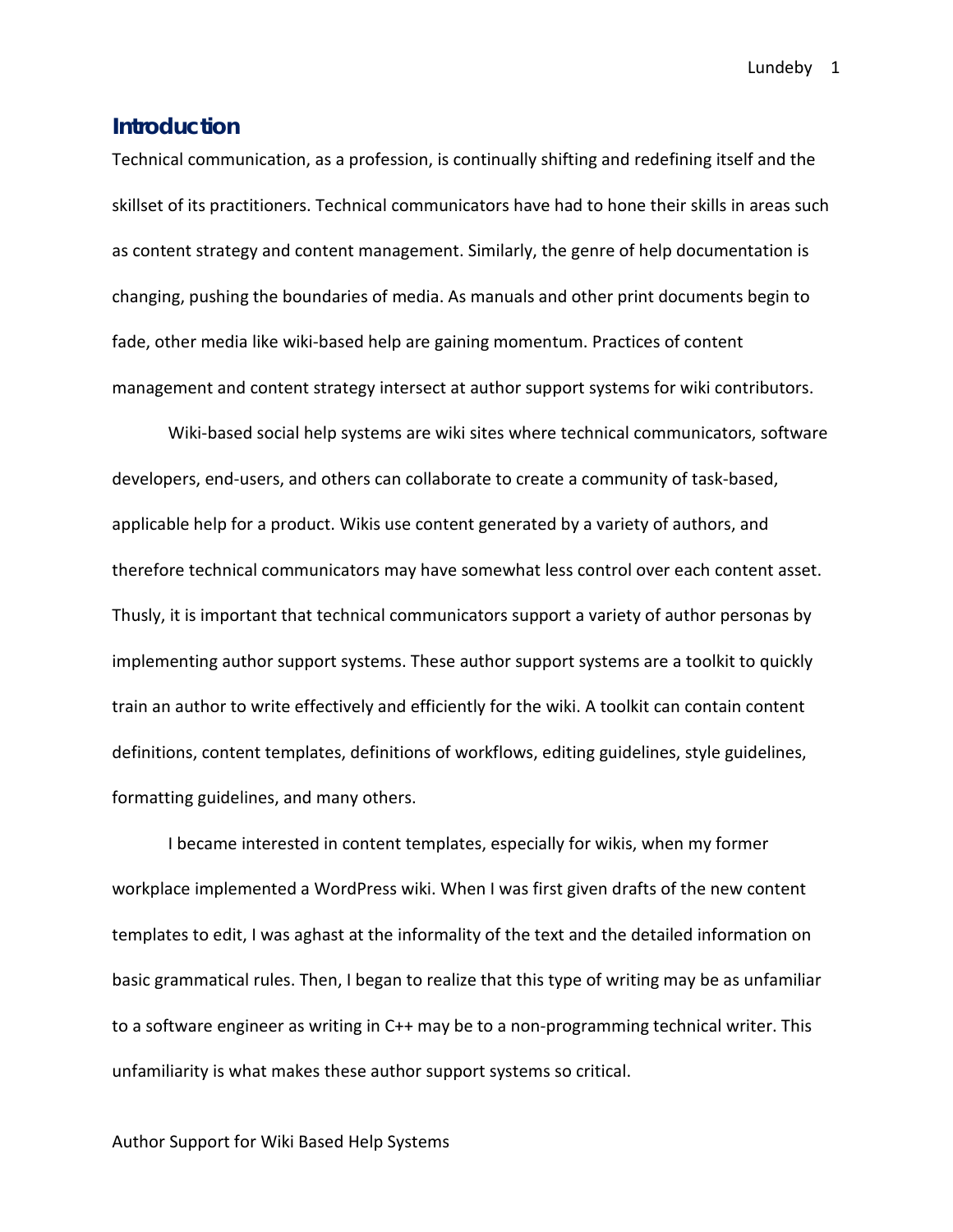My paper focuses on an examination of the necessity for these systems and defining the conventions of the genre. My research fills a gap in the scholarly conversation by working to define genre conventions and looking at the functionality of such systems. I do so through a critical review of existing literature and through a structural content analysis of five content templates for open-source product wikis. While this paper covers author support systems as a whole, I focus on content templates as a sub-genre of author support.

### **Terminology**

A particular aspect of this research that I have struggled with is how to articulate and title the various roles to which I am referring. While it would be easy, and at least partially accurate, to claim that these support systems are addressing under-skilled or untrained writers, this language may be termed insulting or offensive, and it does not articulate the wide breadth of individuals using these support materials and contributing to these social help systems.

I have chosen content writer to describe the untrained or non-designated writer, or the person who is utilizing the author support materials, for example, content templates, and is authoring content to the social help system. I use support author to describe the technical communicator who is creating these support materials. Author support refers, in broad strokes, to any material published to support the content writer, or any other involved person, including, but not limited to, content templates, content definitions, and editing guidelines. These materials are designed specifically for these content writers, covering anything from basic writing skills like grammar and syntax to more advanced topics. Table 1: Definitions reviews these terms concisely and can act as a reference for the remainder of this paper.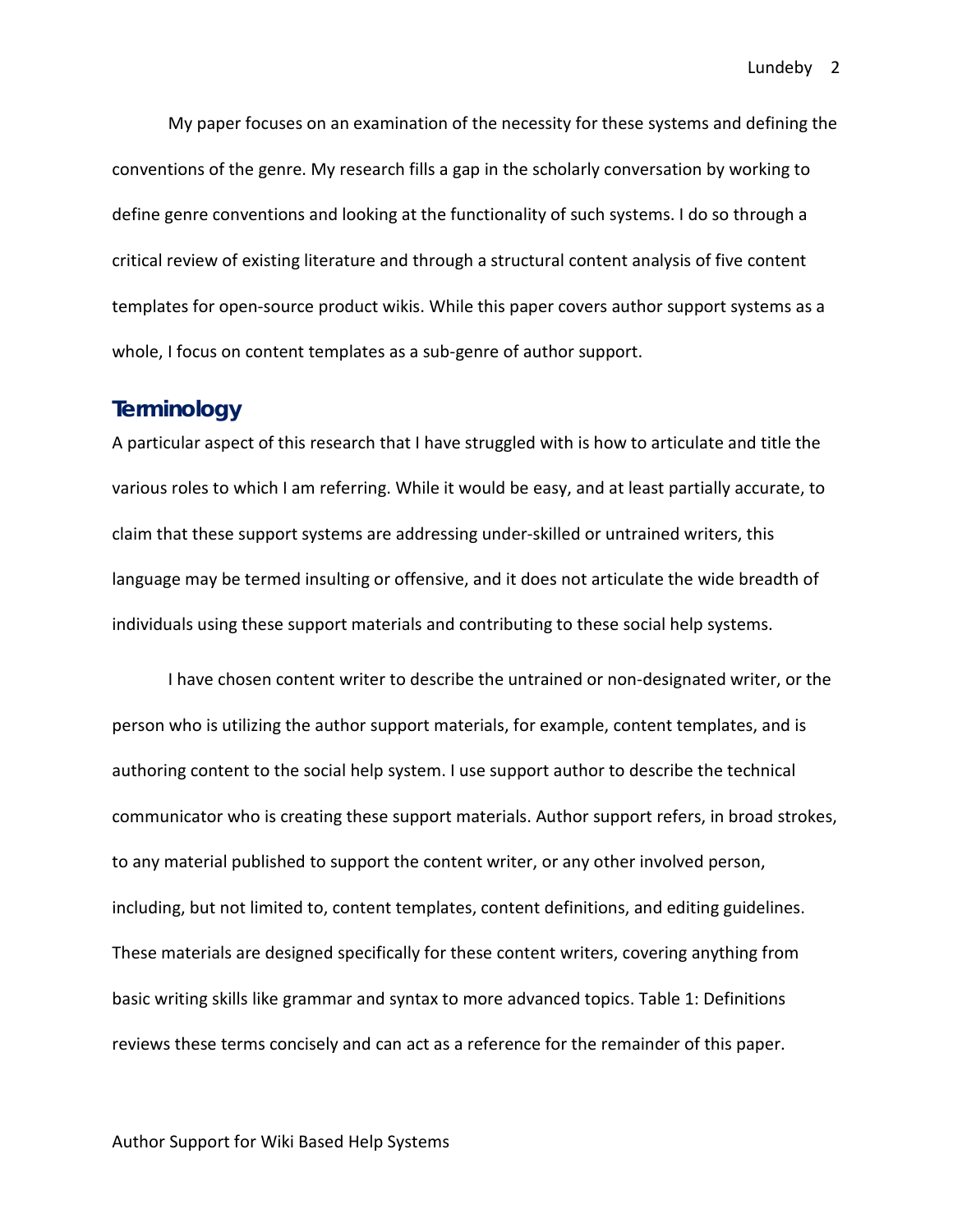#### **Table 1: Definitions**

| <b>Term</b>                                       | <b>Definition</b>                                           |
|---------------------------------------------------|-------------------------------------------------------------|
| <b>Content writer</b>                             | Non-designated or untrained individual who is authoring     |
|                                                   | content or documentation for the help system                |
| <b>Support writer (or technical communicator)</b> | Refers to the technical communicator who is authoring       |
|                                                   | support                                                     |
| <b>Author support</b>                             | Materials published by the support writer to support the    |
|                                                   | content author, essentially the documentation for the       |
|                                                   | documentation                                               |
| <b>Content template</b>                           | This is not a form based template, rather a text based one  |
|                                                   | that is expressing what kinds of content should be placed   |
|                                                   | where in a document and how they should be written.         |
| <b>End reader</b>                                 | This person is the one who is reading the final wiki entry. |
|                                                   | That is, the wiki entry that was written based on the       |
|                                                   | content template or other author support.                   |

# **Literature Review**

The existing research about author support systems and content templates either establishes their existence or explains why they are necessary. Research into author support systems, both their efficacy and development, revolves around defining the genre. I argue that author support systems exist as the intersection of content strategy and content management, and that content templates are both a front end and a back end concern, and thus should be informal and lightly-constrained.

Author Support for Wiki Based Help Systems This literature review will examine existing literature about the changing role of the technical communicator, author support systems, content strategy, content management, the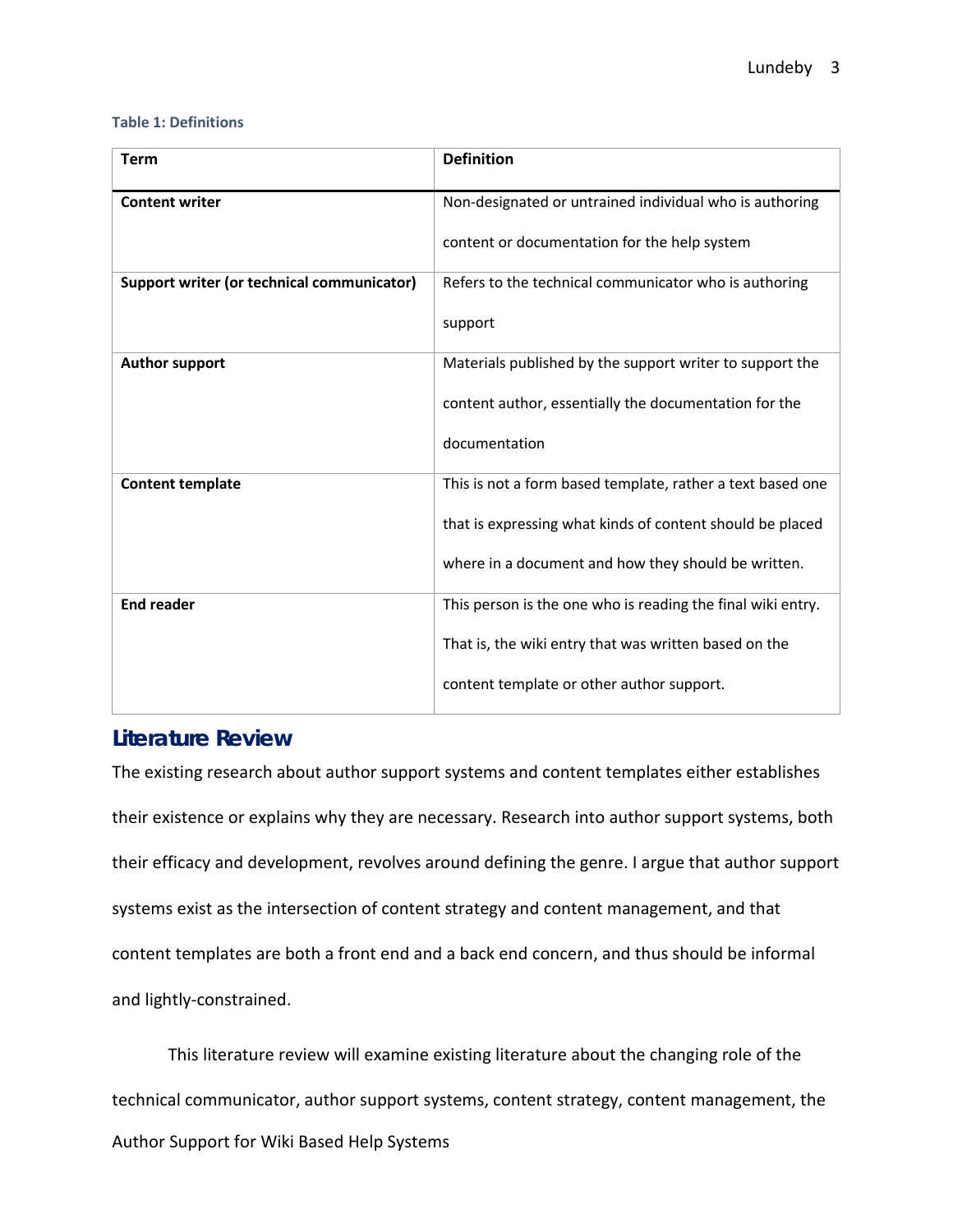intersection between those three areas, and content templates, as part of author support and as a genre. Author support materials are vital to the content production process. Authors like Luke Thominet, Erin Kissane, John Gallagher, and Angelo Di Iorio have begun this conversation, examining types of author support materials, particularly templates, and their structure, audience, and function. Present research indicates that content templates are an effective method of author support. When content templates are efficiently and effectively designed, they empower authors to author content quickly and well.

#### **Technical Communicators as Content Strategists and Content Managers**

The role of a technical communicator is constantly changing so that the technical communicator can continue to make a case for themselves, their usefulness, and their return on investment. This is why there is not typically a clear consensus on what precisely technical communicators do, or a consistent job description across technical communication roles. Technical communicators accomplish this goal of making a case for themselves by increasing their skills in usability, user experience, and content strategy. Instead of creating product documentation that is not communicating well to start with, technical writers can work more closely with developers and subject matter experts to create and manage content.

Laroche and Traynor indicate this need in their 2013 article, "Technical Communication on Life Support: Content Strategy and UX are the Reclamation." As the title of their article indicates, Laroche and Traynor are claiming that the days of the technical communicator as writer are beginning to fade. Now, technical communicators often act as user experience design professionals and content strategists, rather than technical writers. Laroche and Traynor suggest that a technical communicator must be invested in producing a product and interface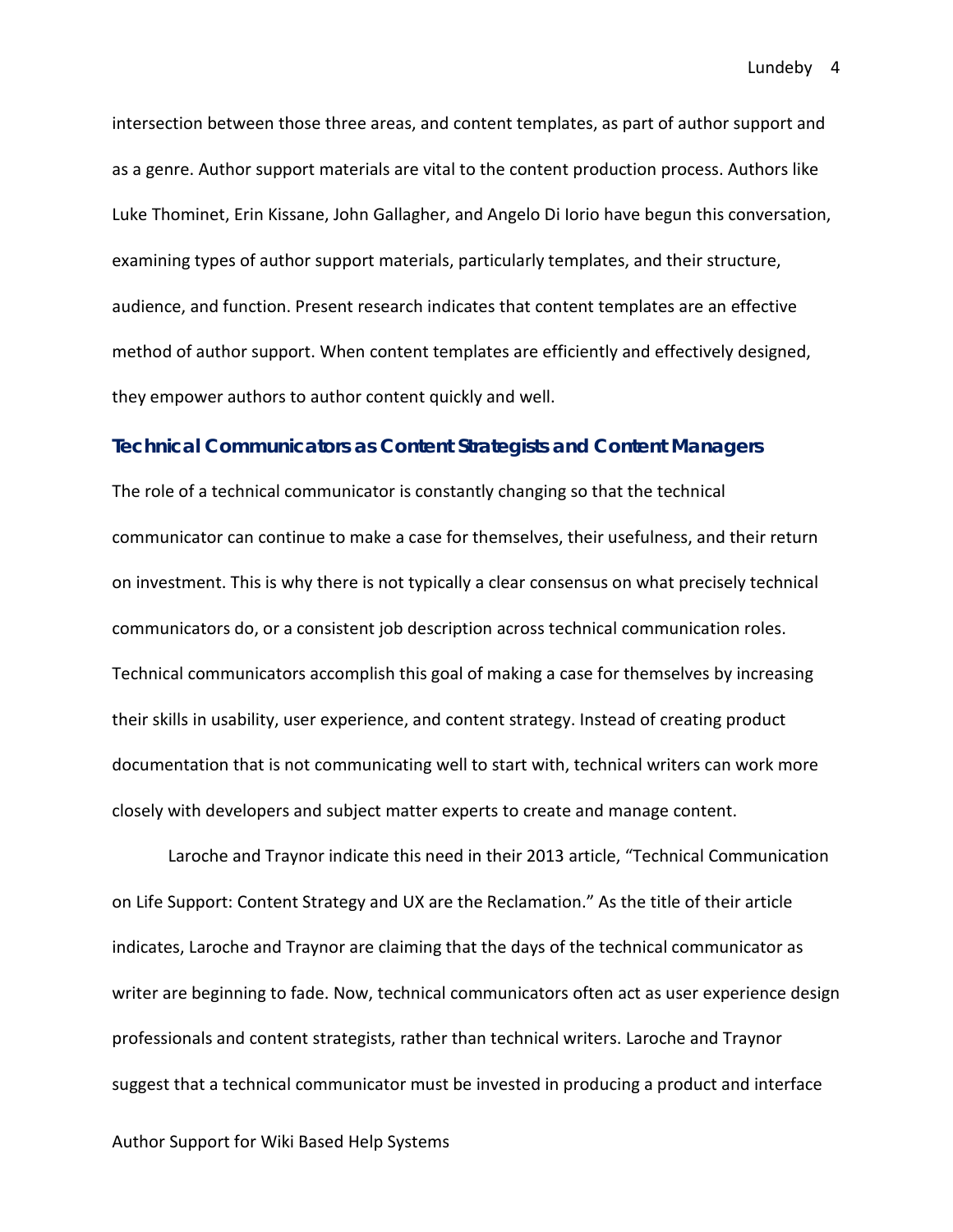that is intuitive and requires less documentation. By creating a quality product that communicates well to begin with, the technical communicator no longer needs to supplement that product with extensive documentation (Laroche and Traynor 2013).

James Dubinsky corroborates this shift in the nature of technical communication in his article, "Technical Communication Products and Processes." Dubinsky conducted a modified Delphi study to uncover the changing role of the technical communicator, and how those technical communicators in managerial positions felt about these changes. Reflecting on the ways that technical communicators need to insert themselves into the broader processes at their workplace, especially ones involving development and design, to create better content, Dubinsky commented, "when management sees technical communicators as integrated members of teams with a diversity of skills (as 'versatilists') …then technical communicators have a much more viable future." (Dubinsky 2015, 127) The role of the versatilist is essentially what Laroche and Traynor describe. By assuming the role of the versatilist, technical communicators can increase their return on investment and secure their future (Dubinsky 2015).

Pullman and Gu also discuss the changing role of the technical communicator in their introduction, "Rationalizing and Rhetoricizing Content Management." Content management is the intersection of theory and practice, and thusly, content management is right where technical communicators need to be. Pullman and Gu suggest that technical communicators have been acting in content management type roles for years, e.g. single sourcing and knowledge management, in addition to their other work. These practices can be cemented into specific content management regimens by the technical communicator to produce and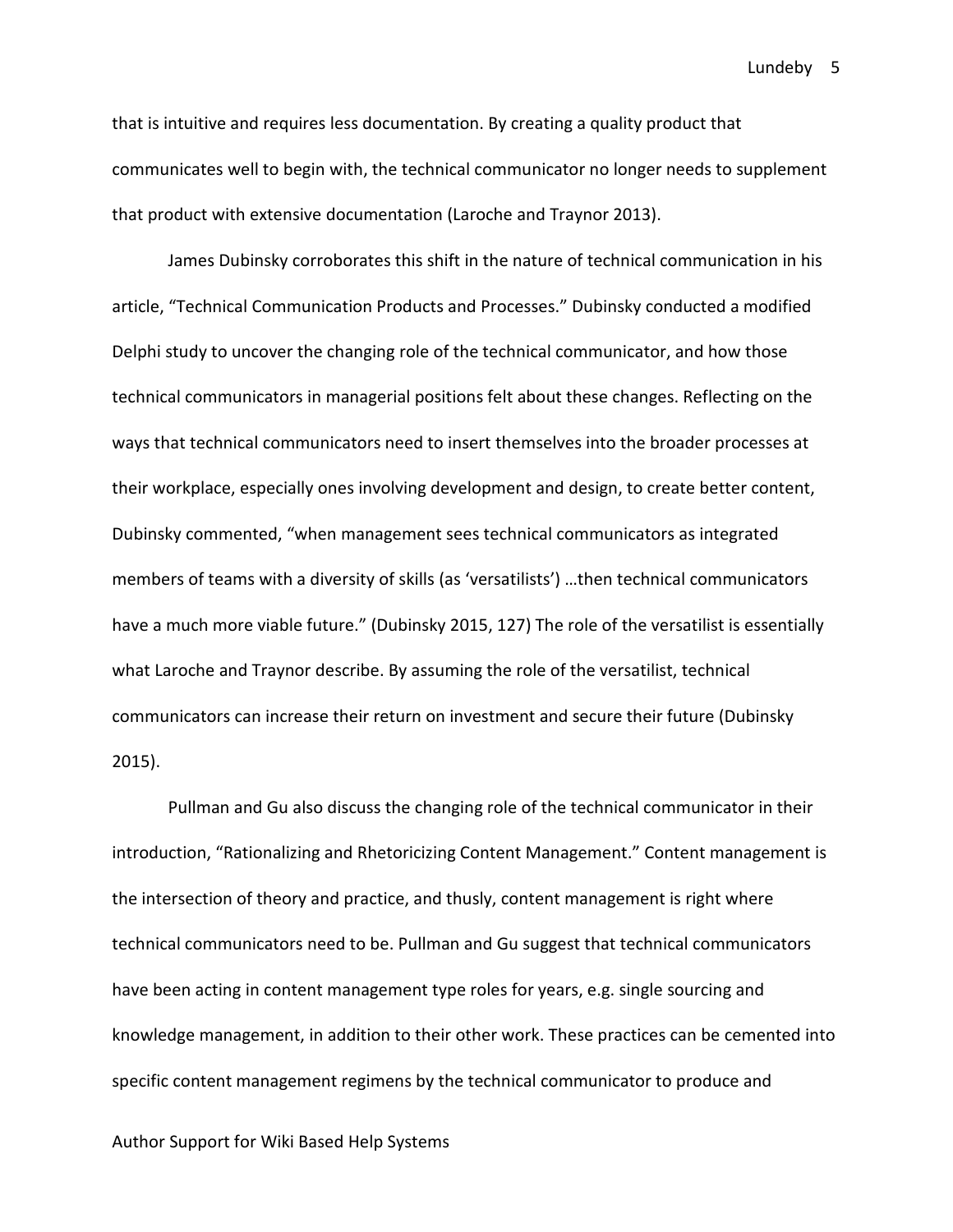maintain more effective, better organized content. The management of information assets as part of a technical communication role is key to the investments of a technical communicator, and so content management is an integral responsibility and position (Pullman and Gu 2007).

Shaun Slattery conducted research about the distribution and management of labor for technical writers, in what he describes as "complex information environments" (Slattery 2007, 311). Slattery observed and interviewed technical writing employees at one technical writing vendor business, chosen because their communication with their clients is all mediated by other employees. There is no interaction between client and technical writer. Slattery found that writers interact with and switch among many documents, of various lengths and types, many times during a task, switching back and forth regularly (Slattery 2007).

Because they are switching continually between many documents, Slattery calls their work undistributed. Eventually, to undistribute work, writers begin to reuse text that is authorized by subject matter experts. This reuse needs to be strategic, which is an opportunity to develop and use rhetorical skills. Slattery is concluding that distributed work can lead to writers having a smaller knowledge base, rather than technical communicators becoming so familiar with the product they document that they are nearly subject matter experts. This undistribution of work by reusing materials in this organization was a precursor to singlesourcing, which can be a large part of content management (Slattery 2007).

Technical communicators often act as moderators of wikis, working with large scale organization projects and determining what documentation projects still need to be completed and published that to the wiki, and creating samples of documentation types (which can exist as a content template using a clone function or be easily transformed into a content template).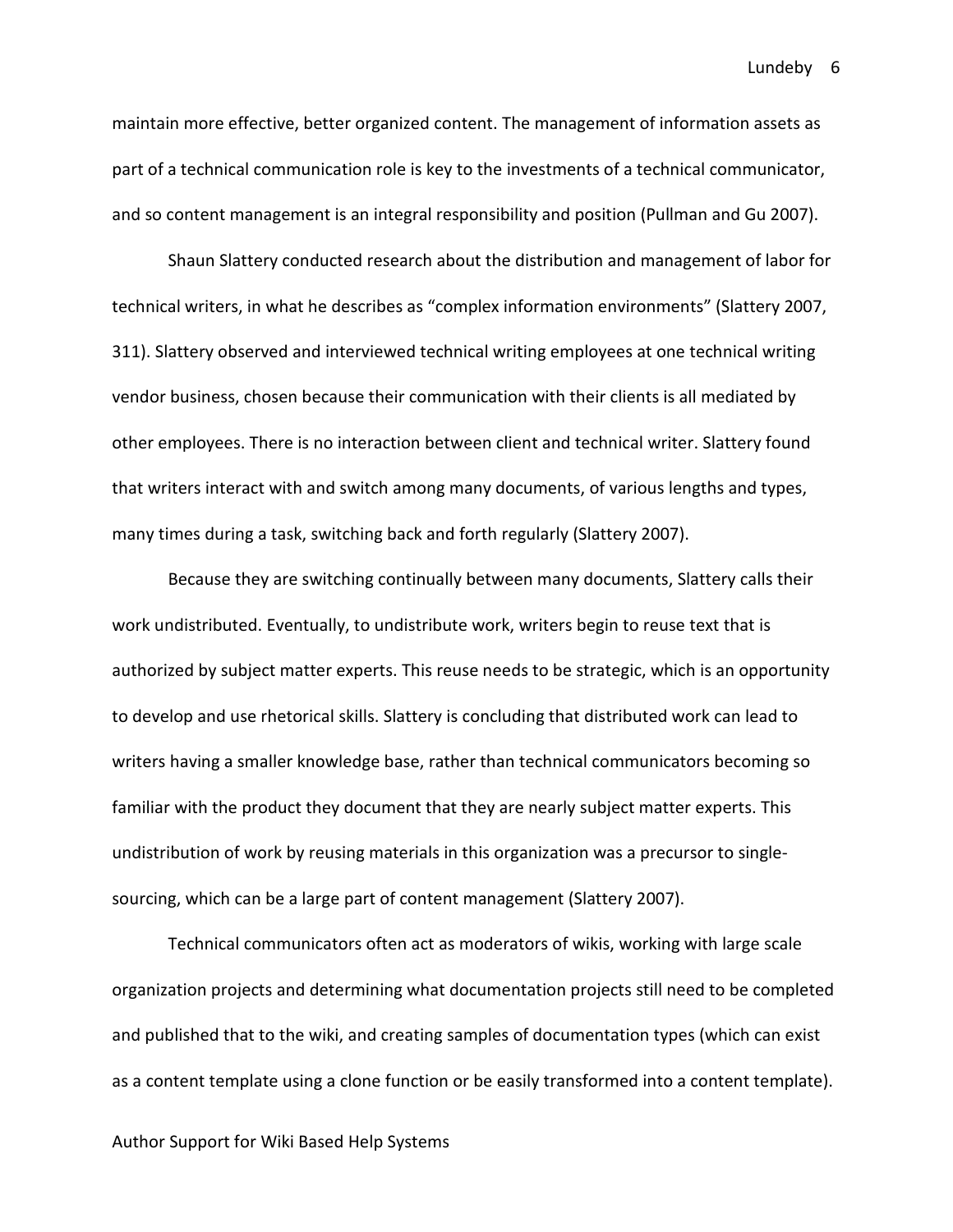Erik Berglund and Michael Priestly advocate for widespread user contribution to open source documentation, especially as a precursor to changes made to the source code, because flaws in documentation are less damaging than errors in in source code (Berglund and Priestly 2011).

Because of this constant shifting in the nature of the profession, content strategy, content management, and, by extension, the development of author support systems is of critical interest to technical communicators. Skills in these areas provide an increased opportunity to articulate the value of a technical communicator to a team or company and an increased return on investment of the technical communicator.

### **Defining the Genre**

Luke Thominet, in his article, "Building Foundations for the Crowd: Minimalist Author Support Guide for Crowdsourced Documentation Wikis," described the author support guides he analyzed for five different crowdsourced documentation wikis. Thominet claims that "these texts have represented the best means for professional technical communicators to affect the consistency of the genre" (Thominet 2015, under "3. Author support"). Thominet conducted a structural content analysis on five different documentation wikis for open source products.

- The Blender Wiki.
- The Fedora Documentation Project Wiki.
- The Apache OpenOffice Documentation Project Wiki.
- The Tiny OS Documentation Wiki.
- The Ubuntu Community Help Wiki.

Thominet concluded that these author support guides supported several conventions of the genre. Essentially, Thominet examined the parts of the author support included in these wikis and what makes them functional.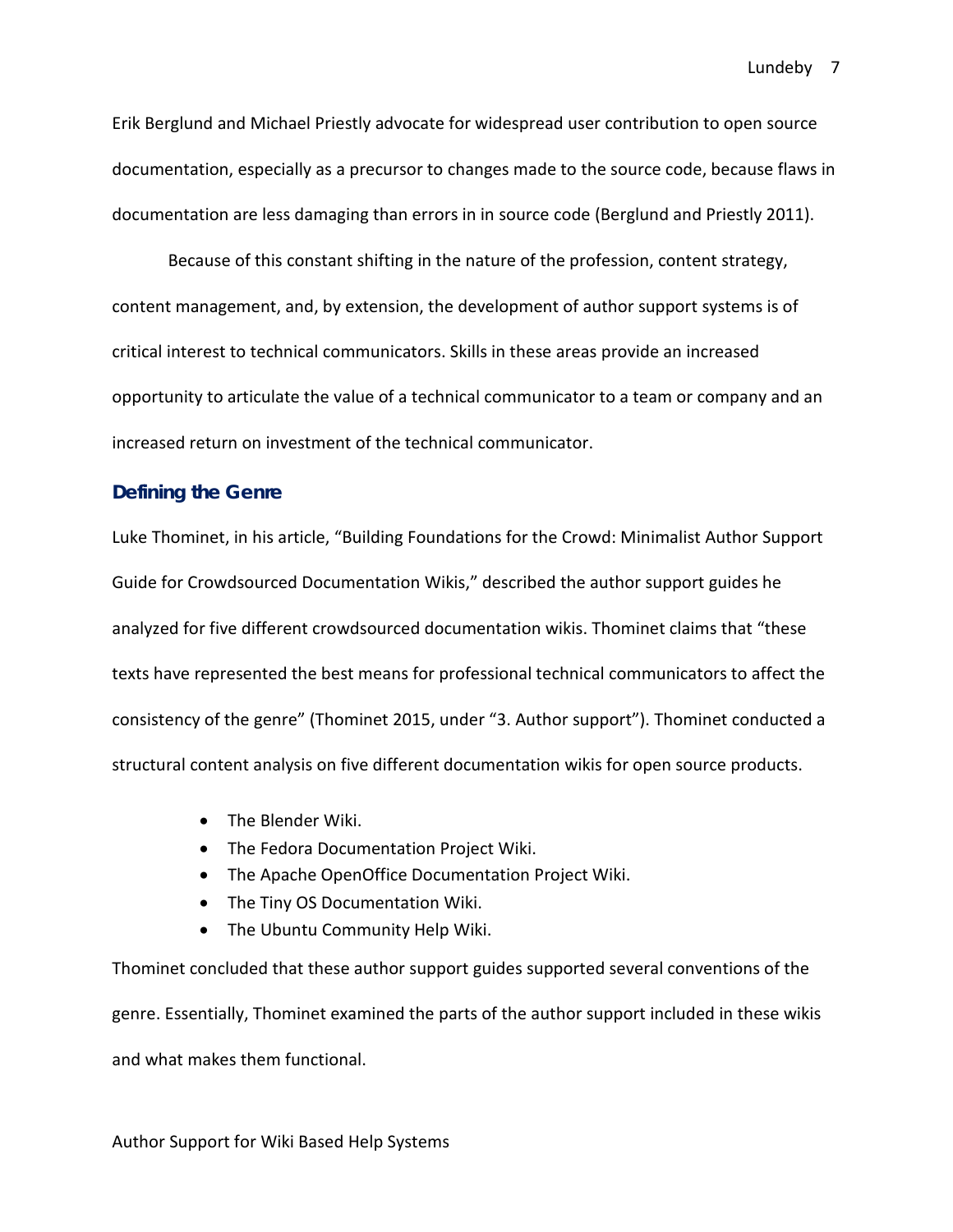Thominet denoted three categories of author support content elements: obligatory, conventional, and optional. Then he explored each of the author support guides listed above to ascertain if the guide followed both categories of these conventions. The results of Thominet's study can be found in Table 2 below, which is a modified version of Thominet's own results table (Thominet 2015).

| Content           | <b>Obligatory</b>         | Conventional              | <b>Optional</b>           | Blender            | Fedora                    | <b>OpenOffice</b>         | <b>TinyOS</b>             | <b>Ubuntu</b>             |
|-------------------|---------------------------|---------------------------|---------------------------|--------------------|---------------------------|---------------------------|---------------------------|---------------------------|
| Element           |                           |                           |                           |                    |                           |                           |                           |                           |
| <b>Categories</b> |                           | $\boldsymbol{\mathsf{x}}$ |                           | $\mathsf{x}$       |                           | $\pmb{\mathsf{X}}$        | $\pmb{\mathsf{X}}$        | $\boldsymbol{\mathsf{X}}$ |
| <b>Contact</b>    | $\boldsymbol{\mathsf{x}}$ |                           |                           | $\mathsf{x}$       | $\boldsymbol{\mathsf{x}}$ | $\boldsymbol{\mathsf{x}}$ | $\boldsymbol{\mathsf{X}}$ | $\pmb{\mathsf{X}}$        |
| <b>Graphics</b>   | $\pmb{\mathsf{X}}$        |                           |                           | $\pmb{\mathsf{X}}$ | $\mathbf x$               | $\pmb{\mathsf{X}}$        | $\pmb{\mathsf{X}}$        | $\mathbf x$               |
| Links             |                           | $\pmb{\mathsf{X}}$        |                           | $\pmb{\mathsf{X}}$ |                           | $\pmb{\mathsf{X}}$        | $\pmb{\mathsf{X}}$        | $\pmb{\mathsf{X}}$        |
| <b>Mentoring</b>  |                           |                           | $\pmb{\mathsf{X}}$        |                    | $\boldsymbol{\mathsf{x}}$ |                           |                           |                           |
| Welcome           | $\boldsymbol{\mathsf{x}}$ |                           |                           | $\pmb{\mathsf{X}}$ | $\boldsymbol{\mathsf{x}}$ | $\pmb{\mathsf{X}}$        | $\boldsymbol{\mathsf{X}}$ | $\pmb{\mathsf{X}}$        |
| New pages         |                           |                           | $\pmb{\mathsf{X}}$        |                    |                           | $\mathsf{x}$              | $\boldsymbol{\mathsf{X}}$ | $\boldsymbol{\mathsf{X}}$ |
| Wiki              |                           |                           | $\boldsymbol{\mathsf{x}}$ | $\pmb{\mathsf{X}}$ |                           | $\pmb{\mathsf{X}}$        |                           |                           |
| structure         |                           |                           |                           |                    |                           |                           |                           |                           |
| <b>Templates</b>  |                           | $\boldsymbol{\mathsf{x}}$ |                           | $\mathsf{x}$       |                           | $\boldsymbol{\mathsf{x}}$ |                           | $\pmb{\mathsf{X}}$        |
| Titles/           |                           |                           |                           | $\pmb{\mathsf{X}}$ |                           | $\pmb{\mathsf{X}}$        | $\boldsymbol{\mathsf{X}}$ | $\boldsymbol{\mathsf{X}}$ |
| headings          |                           |                           |                           |                    |                           |                           |                           |                           |
| Wanted            |                           |                           | $\pmb{\mathsf{X}}$        |                    | $\mathsf{x}$              | $\boldsymbol{\mathsf{x}}$ |                           |                           |
| pages             |                           |                           |                           |                    |                           |                           |                           |                           |
| <b>Workflows</b>  |                           |                           | $\pmb{\mathsf{X}}$        | $\pmb{\mathsf{X}}$ | $\pmb{\mathsf{X}}$        |                           |                           |                           |

**Table 2: Results of Content Analysis (Thominet 2015)**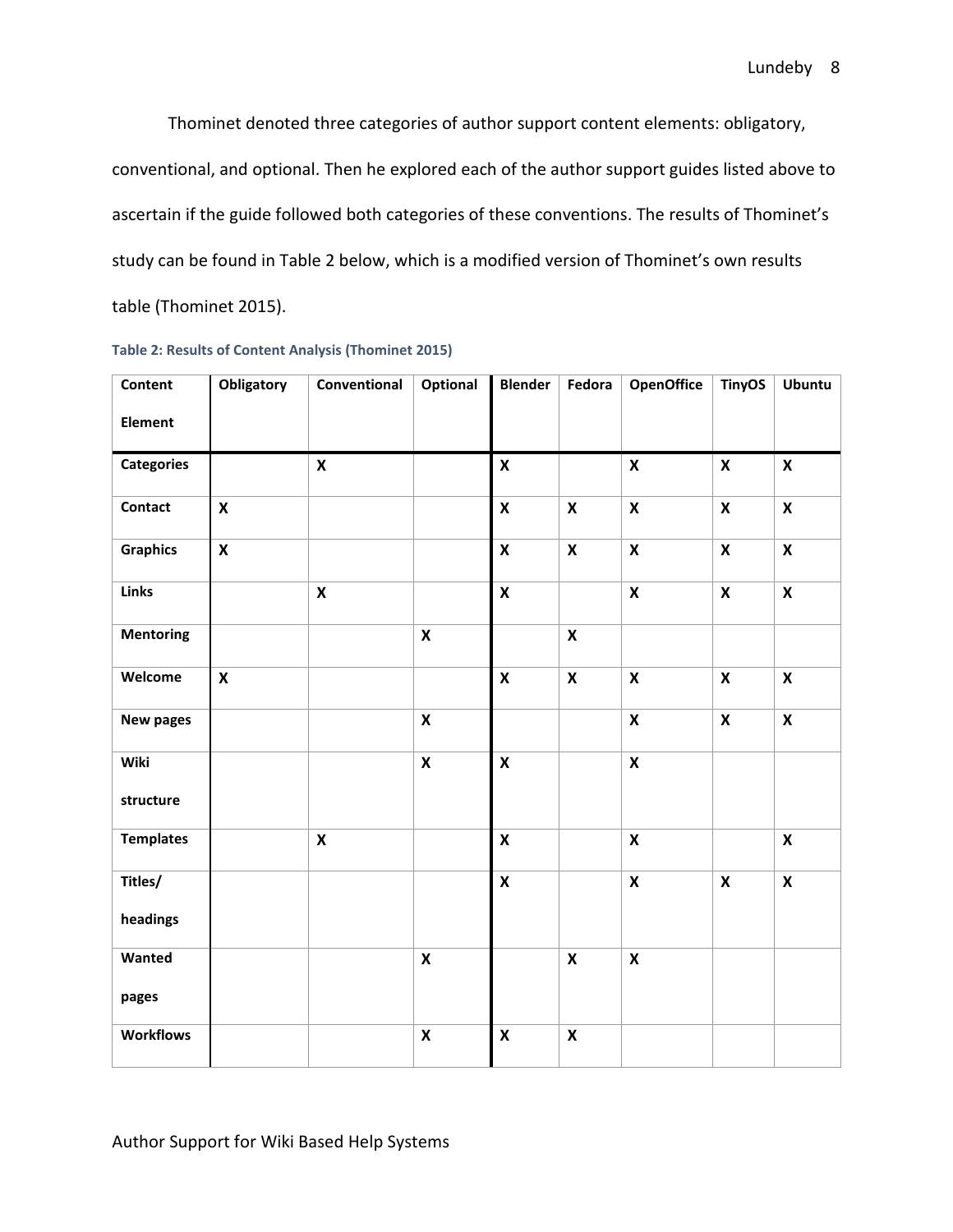| Content        | Obligatory | Conventional | Optional | <b>Blender</b> | Fedora | <b>OpenOffice</b> | <b>TinyOS</b> | <b>Ubuntu</b> |
|----------------|------------|--------------|----------|----------------|--------|-------------------|---------------|---------------|
| <b>Element</b> |            |              |          |                |        |                   |               |               |
| <b>Writing</b> | X          |              |          | X              | X      | X                 |               | v<br>⋏        |
| style          |            |              |          |                |        |                   |               |               |

In Thominet's study, the term obligatory content is describing those author support pieces that are essential to an effective author support system and the subsequent ability of content writers to author quality, useful content. Discussing the use of graphics and the appropriate writing style for the particular brand of help documentation is integral. Conventional content is that content that may not be 100% essential for a content writer, but is nevertheless very helpful to that content writer and the presence of which helps generate better content. Optional content is referring to ideas, functions, and materials that were very interesting and would certainly assist content writers, especially inexperienced ones, but were not deemed necessary to the success of the content writer. I argue that content templates exist as conventional content, and so agree with Thominet (Thominet 2015).

### **Author Support is Intersectional**

Author Support for Wiki Based Help Systems Content management systems are essentially, "transforming text into data" (Pullman and Gu 2007, 3). Content management is just that, the management of all content assets within an organization. Content assets refers to any individual piece of content, whether it is visual or textual, on the web or in print. For this methodology to become effective, it is important that technical communicators begin to consider all of their content as a whole, rather than individual pieces of documentation or small groups of publications. We must, "start thinking in terms of asset management…writing with multiple authors and multiple purposes feeding off of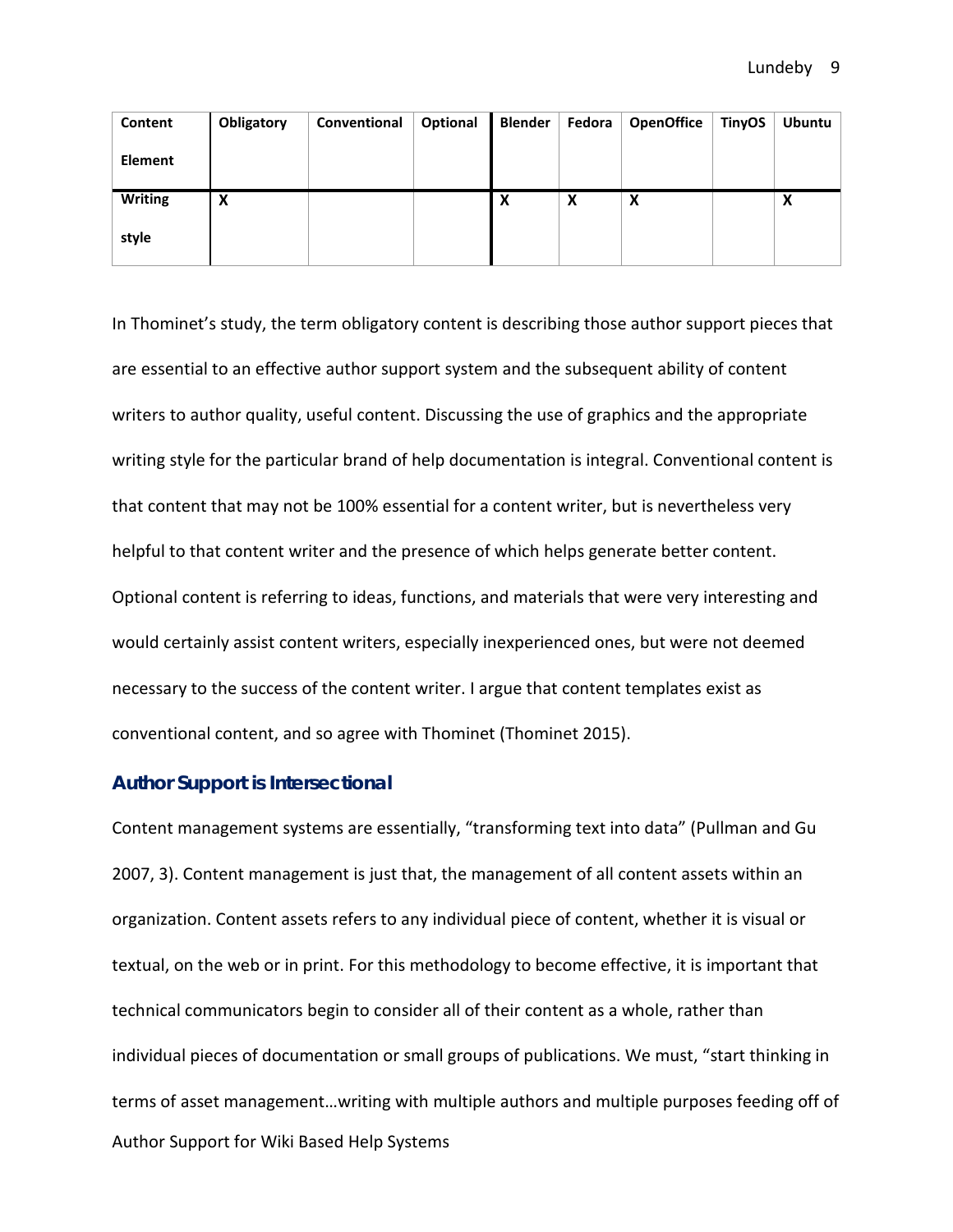and contributing to a conglomeration of assets that collectively make up a content archive" (Pullman and Gu 2007, 3). Content management can be accomplished either through a team of individuals or through complex software systems called Conent Management Systems, or CMS. The result of content management is that there is a large repository of effectively written content that is available as a single source for a variety of presentation types, which can be easily accessed and reused. However, it is vital that this reuse of single-source content be strategic (Pullman and Gu 2007).

Kristina Halvorson is one of the primary names in content strategy instruction and scholarship. She has published two editions of her popular text, *Content Strategy for the Web*. She describes content strategy as a large scale project that focuses on goals and strategic planning. Content strategy empowers a great understanding of content and ways to purpose it. Content strategy is a typically high level method of goal setting and decision making about an organization's content needs. Content management cannot function effectively without developing a specific plan for its implementation and maintenance, as well as defined goals. Content strategy accomplishes this by aligning mission and content. Content can often be spread too wide over form and tone, or it may not transition well from legacy content. Content strategy enables a company to ensure that their content is achieving their business goals (Halvorson and Rach 2012)

Author Support for Wiki Based Help Systems Craig Baehr, however, conceptualizes content strategy as the culmination of knowledge management, content modeling, and user experience (2013). Baehr defines content modeling as, "defining (and maintaining) the structure and granularity for the content assets contained within an information product" (Baehr 2013, 395). Content strategy is a practice that is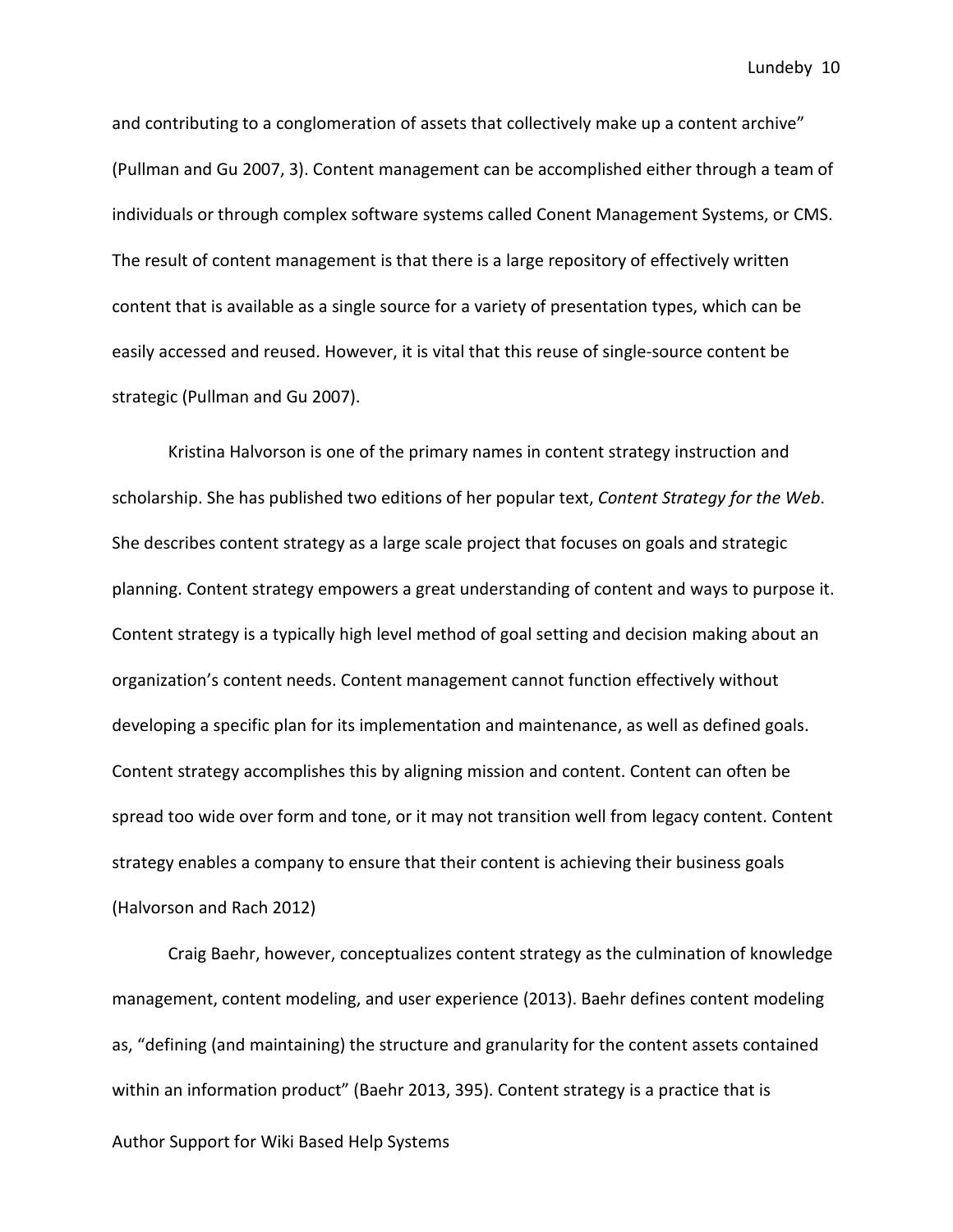naturally developed during a stage of strategic planning, which may occur before the creation of any content or following a content audit. Baehr was responsible for creating the content strategy for the Technical Communication Body of Knowledge (TCBOK). For this project, Baehr focused his efforts on understanding patterns of issues and opportunities in the existing TCBOK, understanding user personas relating to information taxonomy, and "synthesizing findings in a discussion based format" (Baehr 2013, 298). While Baehr focused on creating a content strategy for a body of knowledge, these goals can be used, if moderately adapted, to develop a sustainable content strategy for any larger collection of content assets, like a wiki (Baehr 2013).

Author support systems represent the intersection of content strategy and content management. As Thominet stated, "these [author support guides] texts have represented the best means for professional technical communicators to affect consistency" (Thominet 2015, under "3. Author support"). Author support systems enable the technical communicator to ensure that a specific type of content is created in a way that complies with any planning they have done. For example, when content templates include things like headings with short content descriptions for the section beneath the headings, the support author has increased the likelihood that the content writer will appropriately organize their content in a way that is effective and understandable to the end reader.

Pullman and Gu emphasize Bill Hart-Davidson's point in "Coming to Content Management," that "organizations should view content management 'as a change in the technological and social infrastructure that makes their organization work" (quoted in Pullman and Gu 2007, 5). Content management, however, must be informed by content strategy, and vice versa. For example, both of these practices have determining structure in common, either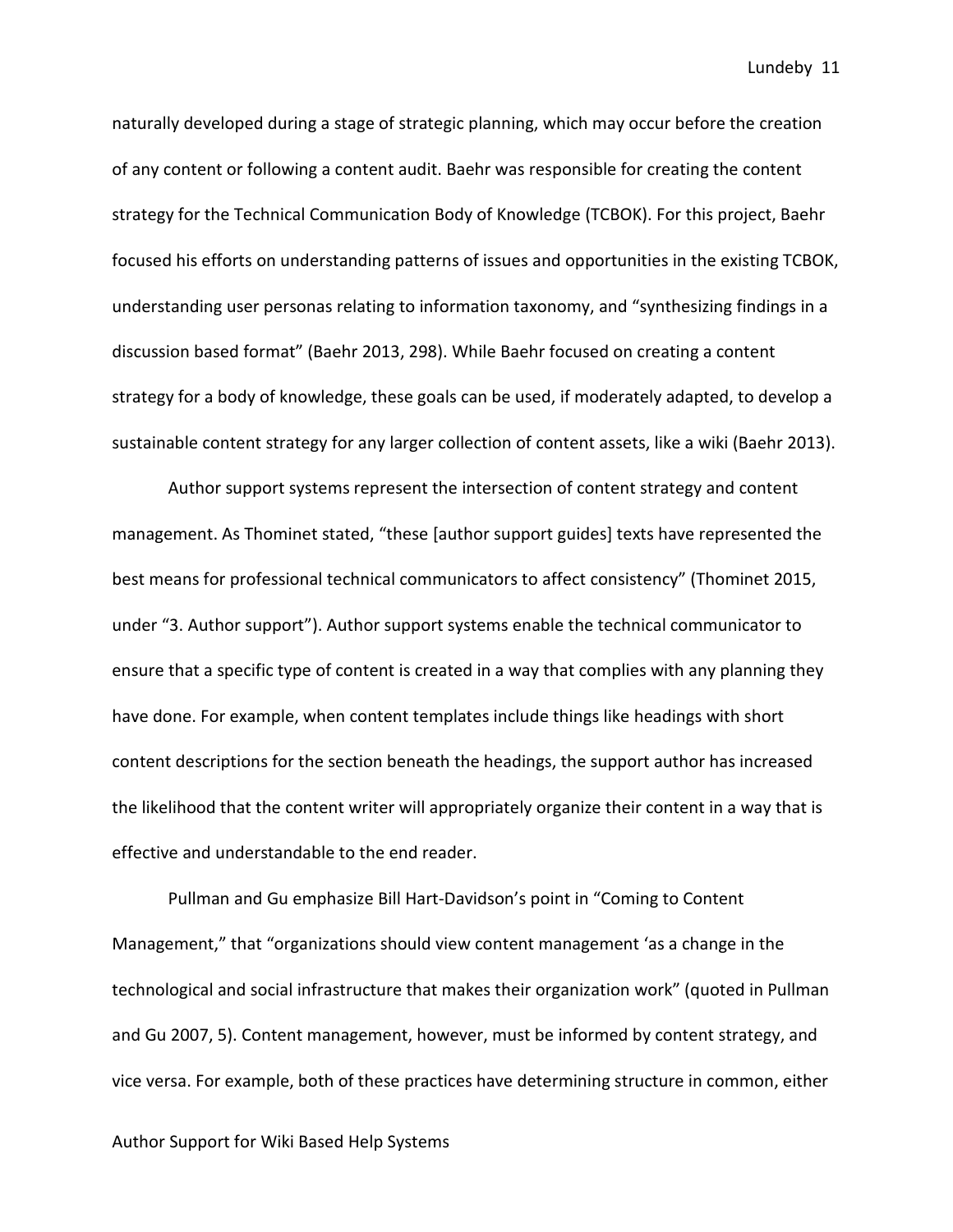through structuring for purposes of single sourcing or metadata, or to display it most effectively to show an organization's mission. Structure would very easily be informed by author support materials. A content definition would suggest it and a content template, depending on the type, would enforce it.

#### **Content Templates**

The idea of using content templates as a means of author support is a rhetorically grounded one, as John Gallagher explains in his article, "The Rhetorical Template" (2015). Gallagher claims that templates do not actually completely separate form and content, as some may suggest, but rather that these templates can be used in a way that is effective. Gallagher asserts that effective content can still be generated using the template, in a happy marriage of form and content. It is important to ascertain the rhetorical situation of content writers using support writer generated content templates. The question is whether the templates themselves are the rhetorical situation, and then writers are participating in that situation, or if the templates are merely a piece of a larger situation, with the writers being another piece, acting together to form the situation in which the content is participating. Gallagher posits that in this instance, the situation and the roles are in no way inflexible, so neither are the writer and the template. One should "make the template flexible" (Gallagher 2015, 3). This template flexibility coincides with the lightly-constrained template that Di Iorio describes (Gallagher 2015).

Angelo Di Iorio, Fabio Vitali, and Stefano Zacchiroli analyzed two types of wiki content templates, functional and creational templates, using an engine-agnostic method, and used that analysis to produce their own template recommendation, lightly-constrained templates.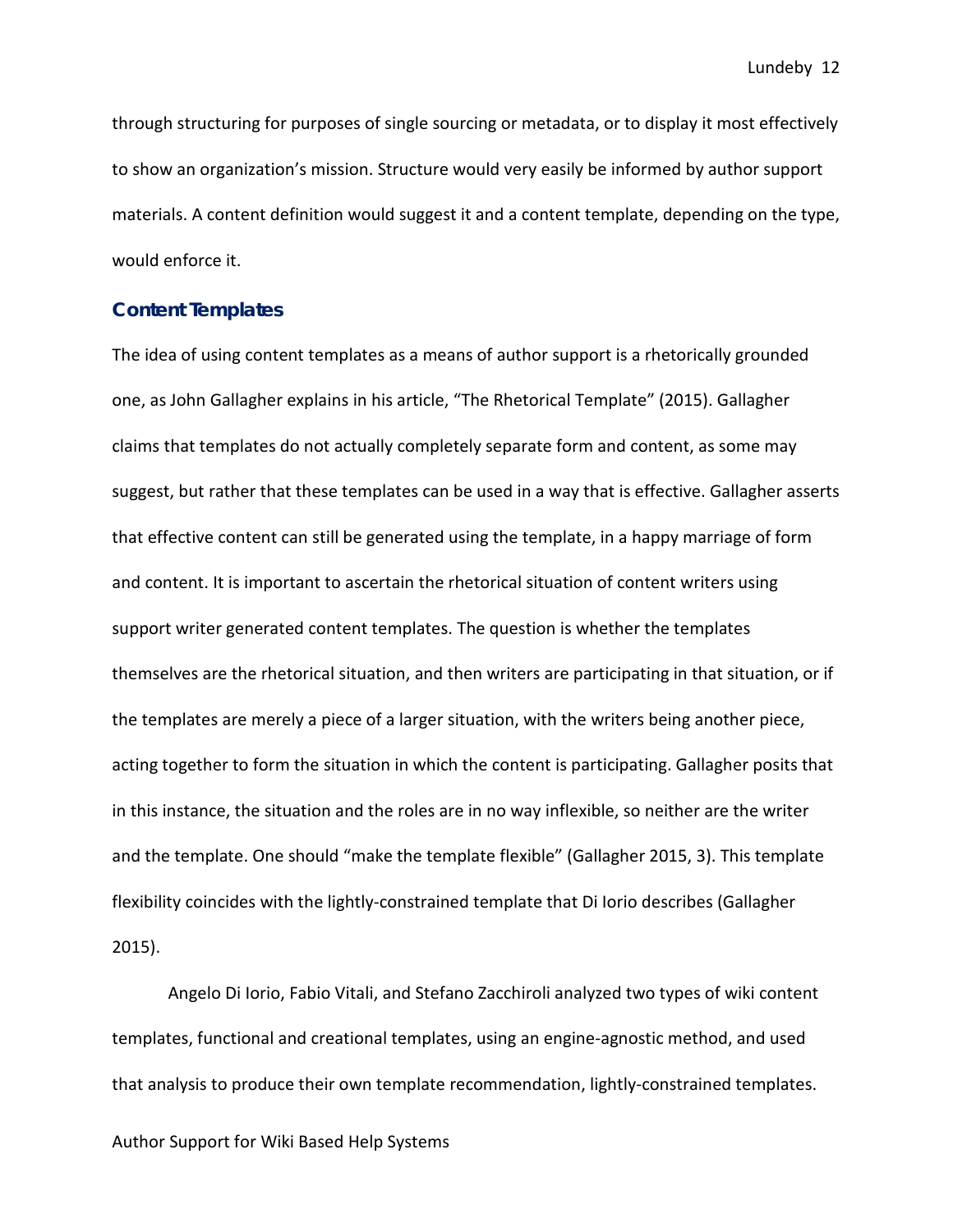They also provide an implementation plan for their lightly-constrained templates model. Di Iorio, et. al. claim that providing content templates will enable authors to develop more indepth wiki content more easily. Templates should be structured, readable, and safe (meaning that users can revert changes and know the impact of those changes). Di Iorio, et. al. outlines how lightly-constrained templates achieve these goals (Di Iorio, et. al. 2008).

Di Iorio et. al.'s templates are not precisely the templates involved in these author support systems when the author support system exists as a guide. Di Iorio et. al. describe templates that are an actual part of the content publishing platform. Di Iorio, et. al. describe the first of their template types – the *functional* template. This style of template is recognizable from sites like Wikipedia and MediaWiki powered wikis. The primary characteristic of a functional template is that there is a strong connection between the template and the instance. This means that the template is the end all be all, and that all instances to which the template is applied will resemble each other. This also means that any time the template is altered, then all instances will also be altered. This is positive for situations where form is essential. However, with this type of template, there are some significant difficulties with editing, both in template and instance, the most notable being interacting with placeholders. These templates are described as "straightforward," but that they also "require additional syntactic and conceptual knowledge, and produce as a result pages potentially troublesome for the average editor, due to markup non-linearity" (Di Iorio, et. al. 2008, 619). These functional templates are very common, as it resembles a form where there are fields to be filled in (Di Iorio, et. al. 2008).

The second type of existing template that Di Iorio et. al. describes is the *creational*  template which is unlike the functional template in that it is a seeding page, rather than an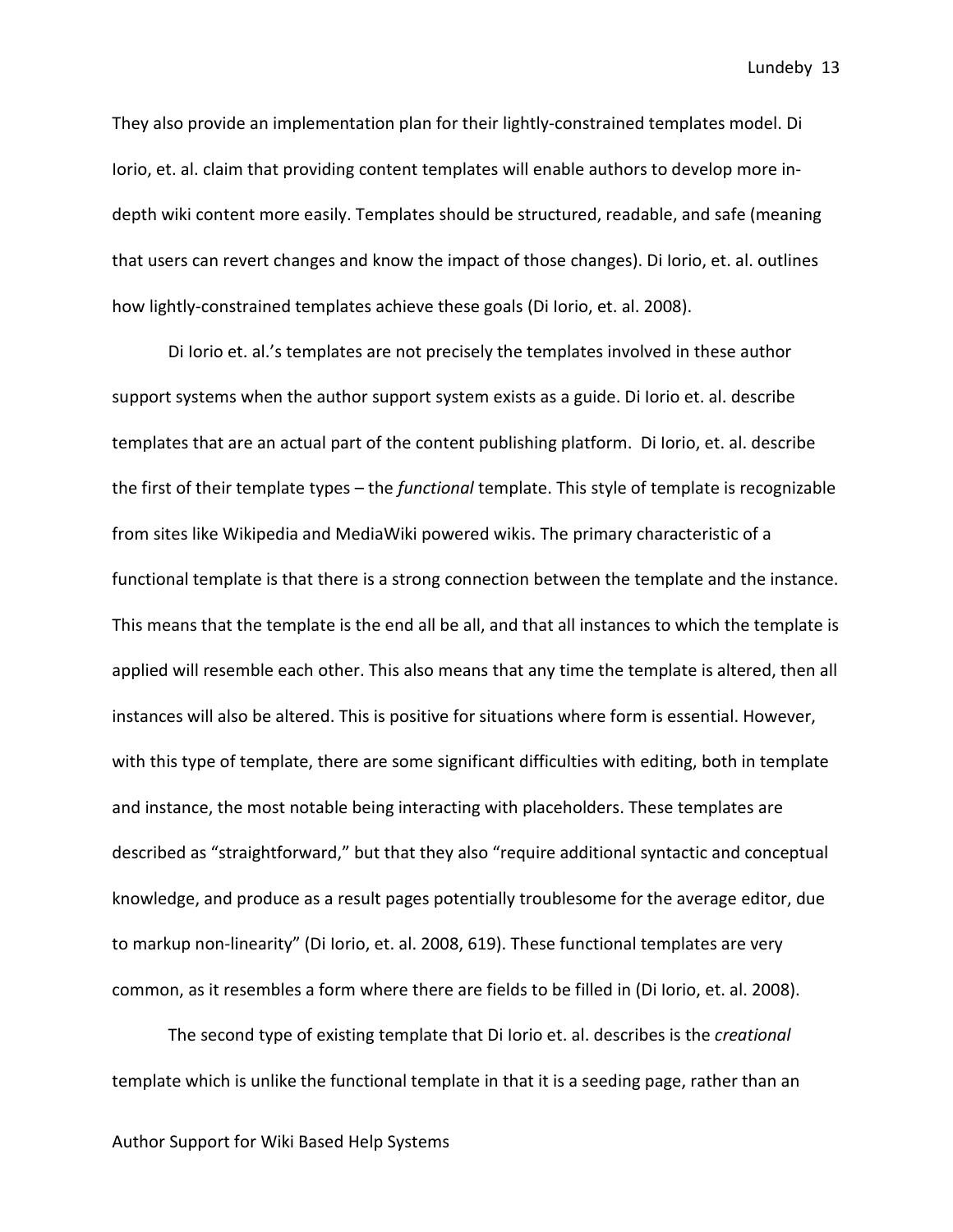independent entity, at the start of the writing process. At their most basic, creational templates are the clone function in a wiki publishing platform. The source of the template or an article can be cloned and then edited more simply from the existing instance to produce a new article. When using a creational template, there is much less of a connection between template and instance than there is in a functional template (Di Iorio, et. al. 2008).

The final type of template, and the one that Di Iorio et. al. recommend, is the *lightlyconstrained* template. This type combines features from both functional and creational templating. The lightly-constrained template is most similar to a creational template, but it acts almost as a failsafe to ensure that each cloned instance resembles the original template. Each page that is generated from a lightly-constrained template should remain entirely inline with the template, especially the organization. The lightly-constrained template's encoding acts as a validator, either as a confirmation message or an error message. The validator functionality empowers the content writer to correct their own errors, rather than relying on a support writer or any other technical communicator, writer or editor, to repair their content. This prevents disruptions to the workflow and enables better written content (Di Iorio, et. al. 2008).

Regardless of the type, templates serve an important function, in that they empower the content writer to generate better organized and more effective content. Content templates have an important secondary function: validation. Angelo Di Iorio, Francesco Draichio, Fabio Vitali, and Stefano Zacchiroli investigate this validation function in detail in, "Constrained wiki: The WikiWay to validating content" (2012). Wikis are so popular because of their open editing philosophy. However, that kind of openness can sometimes lead to lower quality content that may be riddled with errors or difficult to read. "The WikiWay is the open editing philosophy of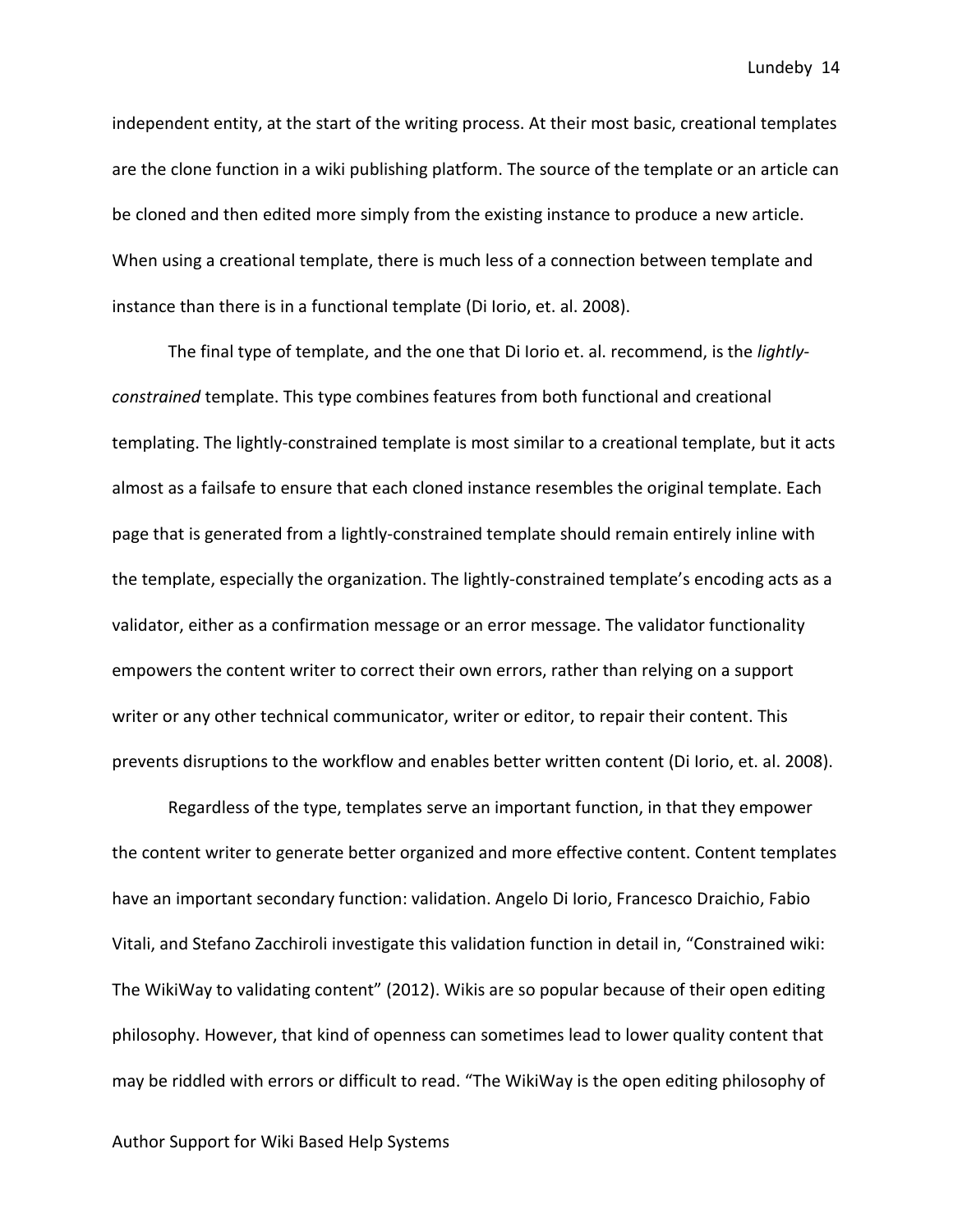wikis …In spite of all of this freedom…[the] editing process is often bound by implicit rules…to match specific page templates" (Di Iorio, et. al. 2012, 1). Templates can easily be structured on the back end to act as validators for form, content, or both. That validation can consist of either detailed error messages or simply removing the save function until certain template parameters can be met (Di Iorio, et. al. 2012).

In Erin Kissane's 2009 article, "Content Templates to the Rescue," she describes methods for the development and implementation of content templates, especially in larger organizations. Kissane claims, "The bigger the organization, the harder it usually is to get content to flow smoothly from far-flung experts to web-savvy writers and editors to the website itself" (Kissane 2009, 2). Kissane begins by making a case for the existence of solidified content workflows early on. An organization should conduct a content audit and then develop author support systems to support the types of content that need to be created. Kissane uses templates which act almost as wizards, and typically include a page title, headings and a summary of what content should be beneath each heading, as well as the format, and then examples of each. While her language is certainly informal, that informality is somewhat the appeal of this brand of content template. It is usable and can enforce style and branding guidelines, while informal and friendly enough to not be pedantic or otherwise insulting to content writers (Kissane 2009).

### **Structure of Wiki Templates**

Anja Haake, Stephan Lukosch, and Till Schummer claim that there are essentially two types of wiki authoring pages in templates, the "traditional publishing model" and an "enhanced page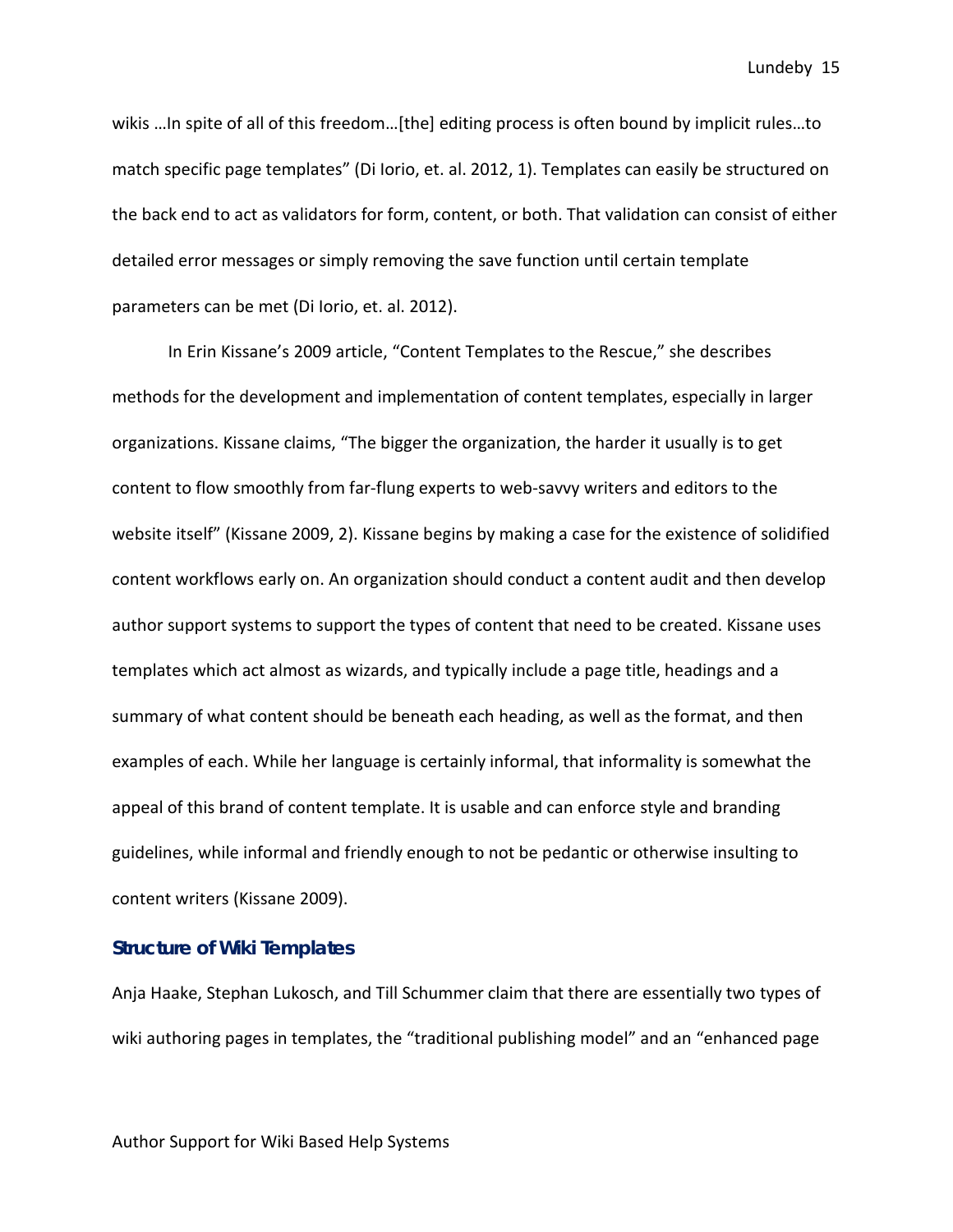model," (Haake, et. al. 2005) and provide equation models for them, which can be found in Table 3: Equation modeling.

|  | Table 3: Equation modeling (Haake et. al. 2005, 47) |  |  |  |
|--|-----------------------------------------------------|--|--|--|
|--|-----------------------------------------------------|--|--|--|

| Model                               | Equation                    |
|-------------------------------------|-----------------------------|
| <b>Traditional Publishing Model</b> | Page = Title x SourceText   |
| <b>Enhanced Page Model</b>          | Title x {I D -> SourceText} |

The traditional publishing model complies with what is conventional for the author visual sandbox environment, where there are only two fields: title and wiki text. While this traditional publishing model is perhaps best suited to pages where a template will not be applied, they can be fitted so that a template can be applied to the SourceText area. In the enhanced page model, however, it is easier for the content writer to add any number of attributes to the page in line. With either of these models, the content writer can move away from template conventions, unlike the lightly-constrained templates that Di Iorio et. al. suggest, which act more strictly as validators, and do not allow the user that movement. This applies to form based templates as well. The traditional publishing model would contain only the fields within the existing template. In the enhanced page model, the content writer has the opportunity to add additional fields as needed to support the content they are creating (Haake, et. al. 2005).

# **Methodology**

I have conducted a blended content analysis of five wiki content templates:

- Ubuntu Community Help Wiki's "Documentation Template"
- CentOS Wiki's "Template for Help Pages"
- XILINX Wiki's "Tech Tips Template"
- Darktable Wiki's "Plug-in Description Template"
- Python Wiki's "Web Programming Template"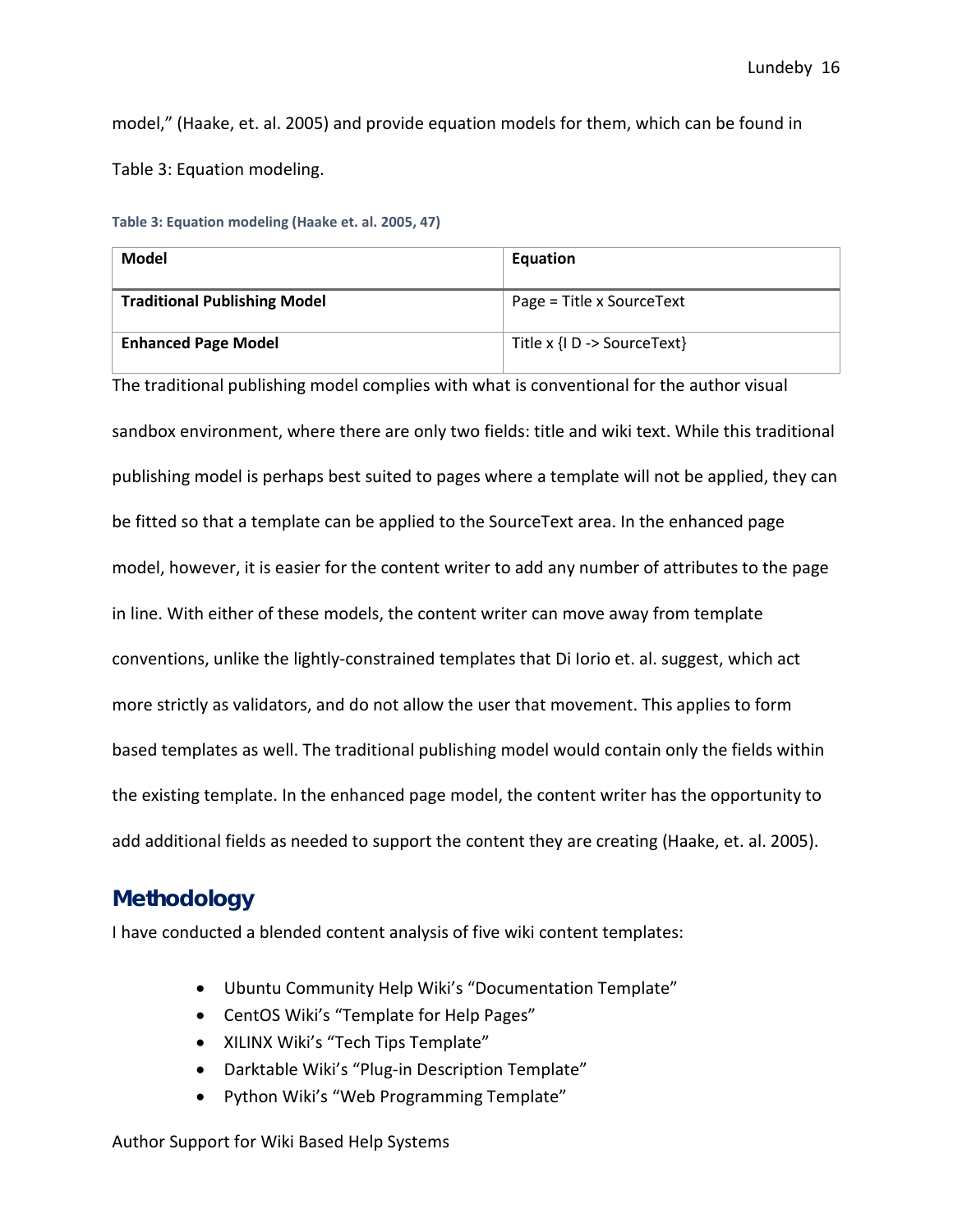My content analysis is a blended one in that it contains elements of conceptual content analysis, but it is primarily structure driven. This is very similar to the design of Luke Thominet's content analysis in his article, "Building Foundations for the crowd: Minimalist Author Support Guides for Crowdsourced Documentation Wikis" (2015). Whereas Thominet was establishing *which types* of author support are present, I am determining which elements are present in content templates specifically. One of the main gaps in scholarly research is defining genre conventions for these forms of author support. I have decided to focus on content templates, both out of their general importance and personal interest. I have decided to focus my study on wikis for open source software (Thominet 2015).

# **Data Collection**

For this analysis, I have chosen the following elements of content templates to check for:

- Word count
- Number of headings
- Levels of headings
- Use of tables
- Use of lists
- Placeholder text type
- Version list
- Table of contents
- Breadcrumb navigation
- Number of mentions of the product's name
- Links to other author support

Word count indicates the length of the template and whether it can be considered somewhat

minimalist, in line with Thominet's recommendation. I obtained this data by copying all textual

content of the content template into a Microsoft Word document and using the Word Count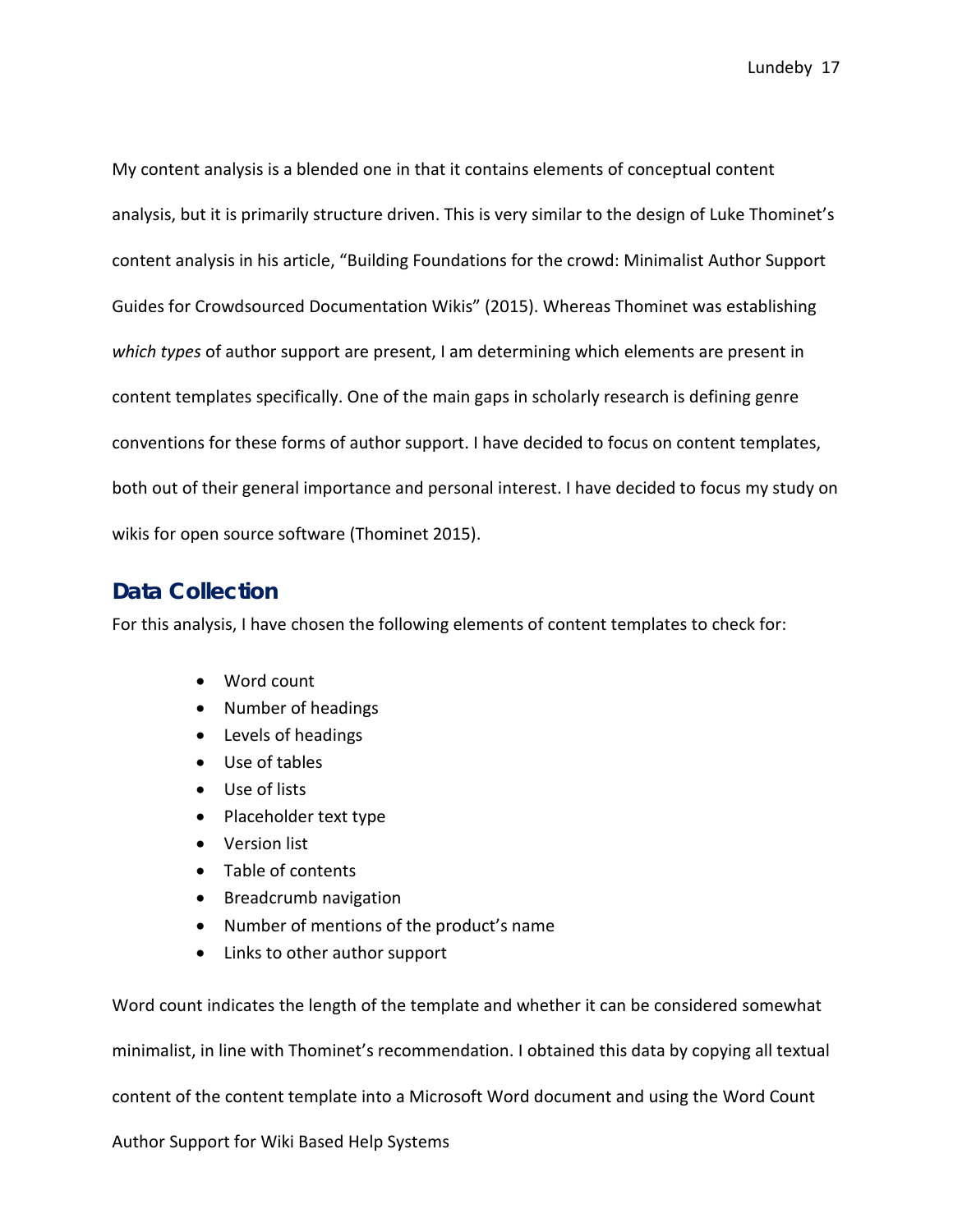tool. The number of headings and levels of headings were counted twice. These can indicate both the level of organization and of detail. The use of tables and lists impacts both the clarity of the template and the clarity of the generated content. Placeholder text can be lipsum, parenthetical fields, other, or none.

Some content templates are designed to only be applicable for a certain version of a software. For example, one template may heavily emphasize documenting features that have been deprecated in other versions. Table of contents and breadcrumb navigation can act as an important organizational and navigational tool. Tracking the number of mentions of the product's name can be indicative of whether or not the content template has been designed entirely as author support for this product's wiki or if it is external and part of a larger set, like MediaWiki. Links to other author support materials somewhere on the page, whether in the template or in navigation spaces, are important and can show the level of integration between different author support materials. Lastly, I have included what wiki service, or other, is powering the wiki.

### **Results**

The results of the analysis can be found in Table 3: Results.

**Table 3: Results**

|                   | <b>Ubuntu</b> | <b>CentOS</b> | <b>XILINX</b> | <b>Darktable</b> | Python |
|-------------------|---------------|---------------|---------------|------------------|--------|
| <b>Word Count</b> | 184           | 9             | 532           | 985              | 31     |
| # of Headings     |               |               | 14            | 12               | 15     |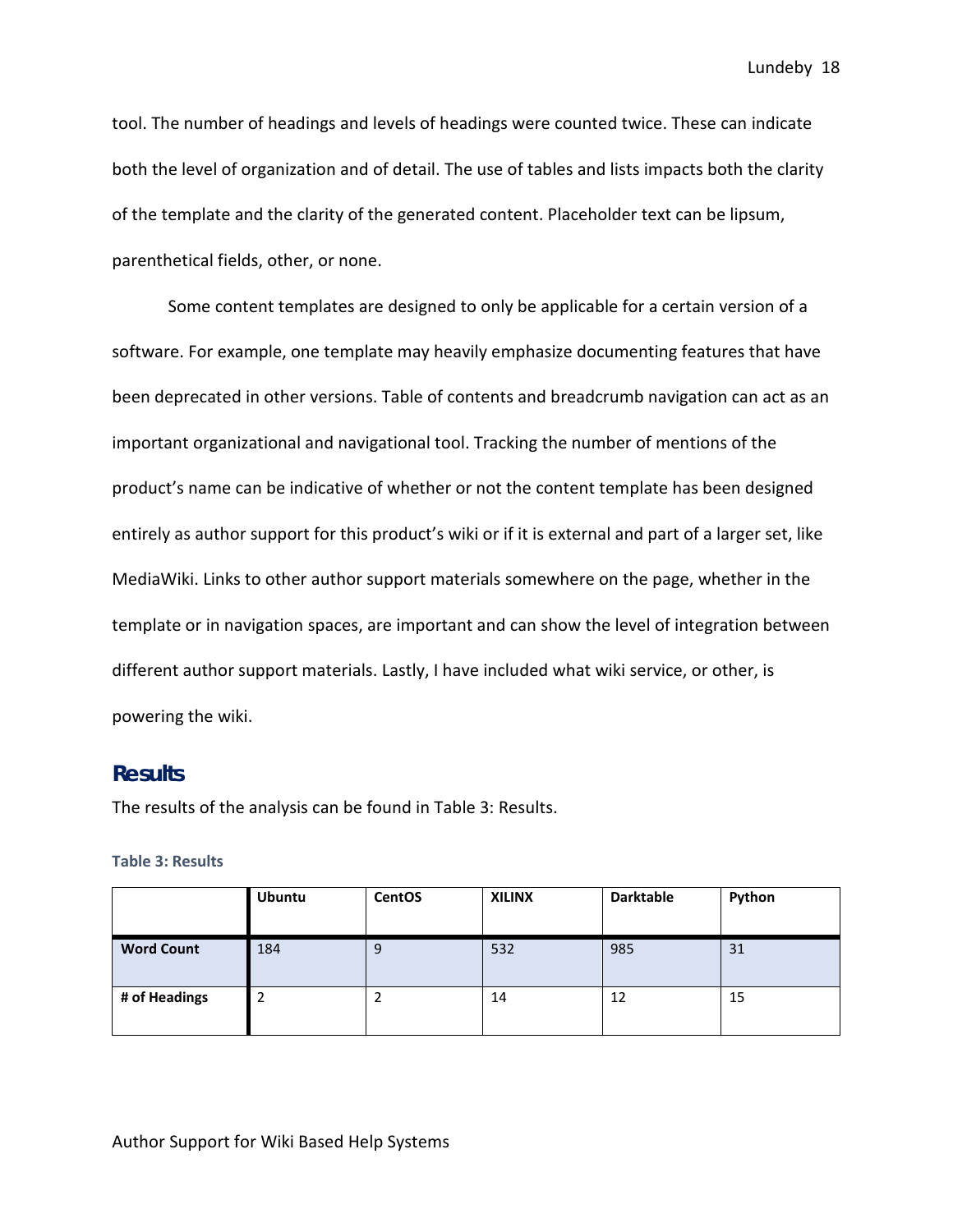|                                           | <b>Ubuntu</b>  | <b>CentOS</b>    | <b>XILINX</b>  | <b>Darktable</b> | Python         |
|-------------------------------------------|----------------|------------------|----------------|------------------|----------------|
| # of Heading<br>Levels                    | $\mathbf{1}$   | $\mathbf{1}$     | $\overline{3}$ | $\overline{2}$   | $\overline{2}$ |
| <b>Tables</b>                             | No             | No               | Yes            | No               | No             |
| <b>Lists</b>                              | Yes            | <b>No</b>        | Yes            | Yes              | <b>No</b>      |
| <b>Placeholder text</b>                   | None           | Other            | None           | Other            | Other          |
| <b>Version list</b>                       | <b>No</b>      | <b>No</b>        | <b>No</b>      | Yes              | Yes            |
| <b>Table of contents</b>                  | No             | No               | Yes            | Yes              | No             |
| <b>Breadcrumb</b><br>navigation           | <b>No</b>      | <b>No</b>        | <b>No</b>      | Yes              | Yes            |
| # of product<br>mentions                  | $\overline{2}$ | $\boldsymbol{0}$ | $\overline{2}$ | 5                | $\mathbf 1$    |
| Links to other<br>author support          | <b>No</b>      | <b>No</b>        | Yes            | <b>No</b>        | <b>No</b>      |
| <b>Links to External</b><br>documentation | Yes            | No               | Yes            | No               | No             |
| <b>Powered by</b>                         | Ubuntu         | CentOS           | Wikispaces     | Redmine          | MoinMoin       |

# **Discussion**

# Ubuntu's "Documentation Template"

Ubuntu's "Documentation Template" (Figure 1) is most representative of the middle ground of content templates. While it is not as bare as the CentOS template, it is not quite as detailed as the XILINX template. It actually somewhat resembles the form of a Wikipedia entry, but the site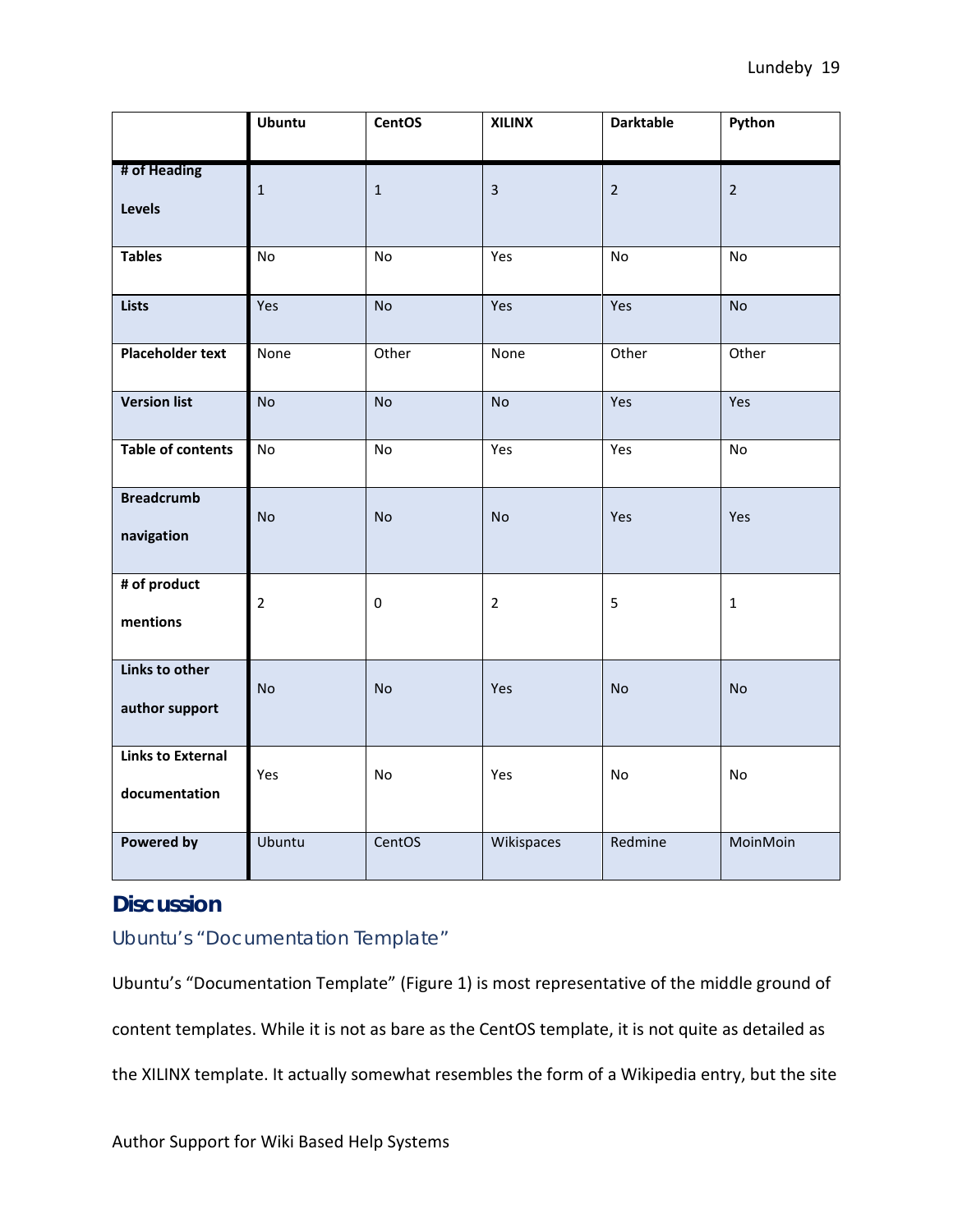is not powered by MediaWiki (the service that powers sites like Wikipedia). This type of wiki

entry is primarily supported by a series of link lists. The link lists are what makes Ubuntu's

template similar to CentOS. However, Ubuntu's template includes explanations of each link.

This provides more information and a preview of sorts for the end reader of the wiki entry. If

the content writer follows these guidelines to include link explanations, the end reader will

have an ultimately more fulfilling and informational experience with the wiki entry (Ubuntu).

| Page History Login to edit                                                                                                                                                                                                             | Search                                                           |
|----------------------------------------------------------------------------------------------------------------------------------------------------------------------------------------------------------------------------------------|------------------------------------------------------------------|
| <b>DocumentationTemplate</b>                                                                                                                                                                                                           |                                                                  |
| Some sections may just contain a list of links. It is sometimes useful to include a short explanation of what the links are for. For example: 'Ubuntu<br>includes the following Internet applications by default.'                     |                                                                  |
| 1. <link/> - Lists of links should have bullets. Link text should not be in bold. Each link should be followed by a short explanation of the link.                                                                                     |                                                                  |
| 2. <link/> - Explanations of links should be written as full sentences.                                                                                                                                                                |                                                                  |
| See Also                                                                                                                                                                                                                               |                                                                  |
| A see also section can be used to point users towards other trusted Ubuntu resources. For example, if a page exists in the official documentation on<br>http://help.ubuntu.com, you can link to such a page. This section is optional. |                                                                  |
| 1. <link/> - Explanation of link.                                                                                                                                                                                                      |                                                                  |
| 2. <link/> - Explanation of link.                                                                                                                                                                                                      |                                                                  |
| 3. <link/> - Explanation of link.                                                                                                                                                                                                      |                                                                  |
| <b>External Links</b>                                                                                                                                                                                                                  |                                                                  |
| An external links section can be used to point users towards general information about the subject matter of the page, such as a wikipedia entry or<br>project homepage. This section is optional.                                     |                                                                  |
| 1. <link/> - Explanation of link.                                                                                                                                                                                                      |                                                                  |
| 2. <link/> - Explanation of link.                                                                                                                                                                                                      |                                                                  |
| 3. <link/> - Explanation of link.                                                                                                                                                                                                      |                                                                  |
|                                                                                                                                                                                                                                        | DocumentationTemplate (last edited 2016-01-04 23:26:35 by knome) |

# CentOS's "Template for Help Pages"

The CentOS template, pictured below in Figure 2, with only nine words, is perhaps the most

minimal version of a content template. It has no advisory text, instead using only placeholders

that are representative of neither length or content. What is most confusing with this particular

template is that it uses the same placeholder text, "xxx," to represent code, in the yellow box

below the "Example" heading, and to represent the rendering below the "Display" heading.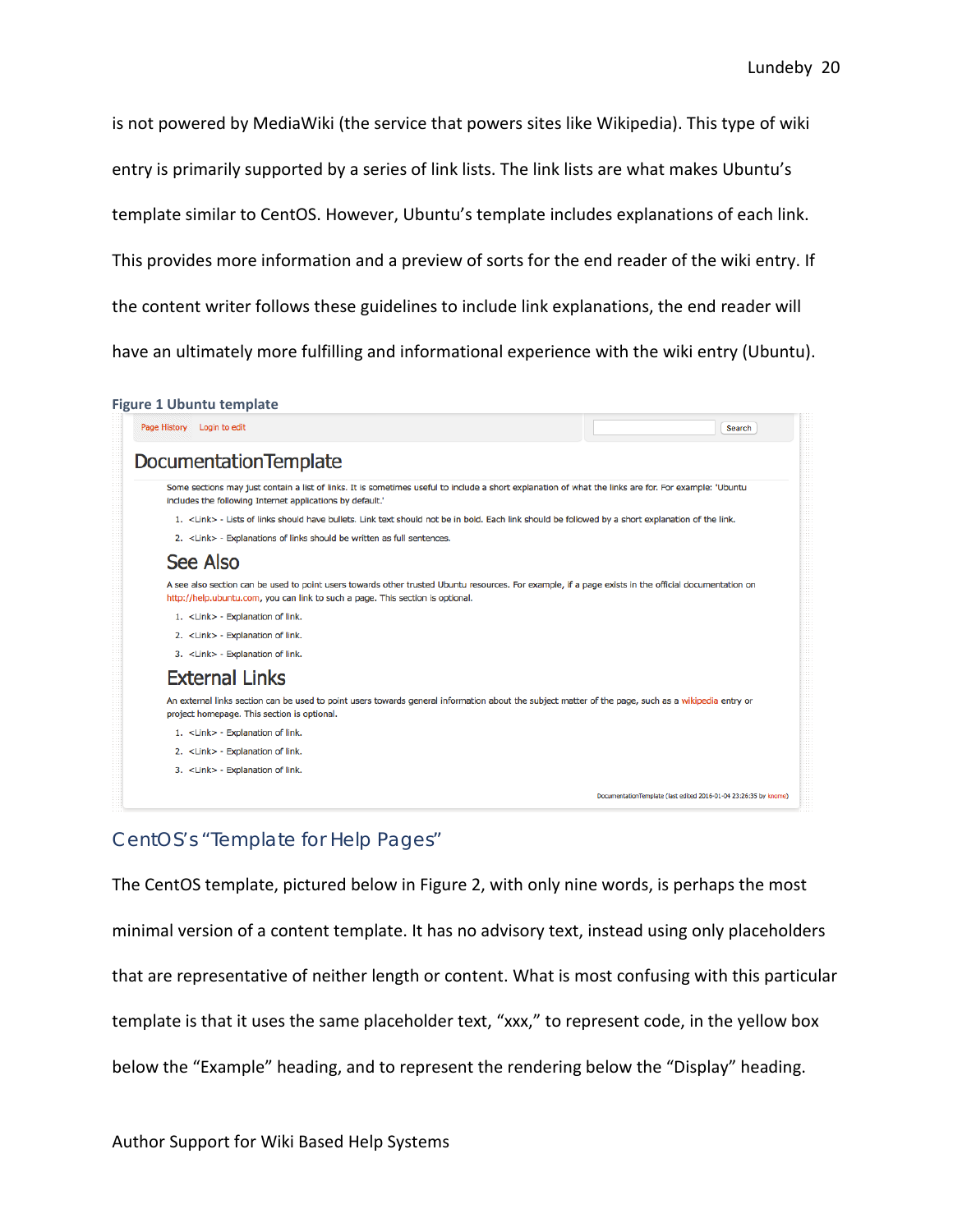Logically, these should be represented differently. However, this confusion is offset by the <pre> HTML tag applied to the code placeholder, the style for which provides the somewhat conventional container for the code sample (CentOS).

|  | <b>Figure 2 CentOS template</b> |  |
|--|---------------------------------|--|
|  |                                 |  |

|                |      | <b>CentOS</b><br><b>Community ENTerprise Operating System</b> |               |      |        |            |           |                     |  |        | rogiu                                            |
|----------------|------|---------------------------------------------------------------|---------------|------|--------|------------|-----------|---------------------|--|--------|--------------------------------------------------|
| FrontPage      | Help | <b>Tips and Tricks</b>                                        | <b>How To</b> | FAQs | Events | Contribute | Changelog | HelpTemplate        |  |        |                                                  |
| HelpTemplate   |      |                                                               |               |      |        |            |           |                     |  | Search | <b>Titles</b><br><b>Text</b>                     |
|                |      | <b>Template for Help Pages</b>                                |               |      |        |            |           |                     |  |        |                                                  |
| Text.          |      |                                                               |               |      |        |            |           |                     |  |        |                                                  |
| <b>Example</b> |      |                                                               |               |      |        |            |           |                     |  |        |                                                  |
| <b>XXX</b>     |      |                                                               |               |      |        |            |           |                     |  |        |                                                  |
| <b>Display</b> |      |                                                               |               |      |        |            |           |                     |  |        |                                                  |
| <b>XXX</b>     |      |                                                               |               |      |        |            |           |                     |  |        |                                                  |
|                |      |                                                               |               |      |        |            |           |                     |  |        | HelpTemplate (last modified 2007-04-01 19:42:58) |
| FrontPage      | Help | <b>Tips and Tricks</b>                                        | <b>How To</b> | FAQS | Events | Contribute | Changelog | <b>HelpTemplate</b> |  |        |                                                  |

# XILINX's "Tech Tips Template"

Author Support for Wiki Based Help Systems The XILINX "Tech Tips Template" (Figure 3) is perhaps the most thorough of these five templates, and it is likely more representative of non-open-source product wikis. This particular template, and the other templates provided by XILINX on their wiki, opens with two lists that include general, across the board content recommendations, and then proceeding to the rest of the template. This particular template utilizes several tables, which have content explanations in each cell of the table. These are excellent in that they provide a visually usable template for the content writer and a scannable wiki entry for the end reader. The content descriptions appearing below each heading in this template are distinctive in that they are concise, imperative sentences, rather than descriptive sentences. Imperative sentences can increase the clarity of the content description for the content writer. These imperative sentences are also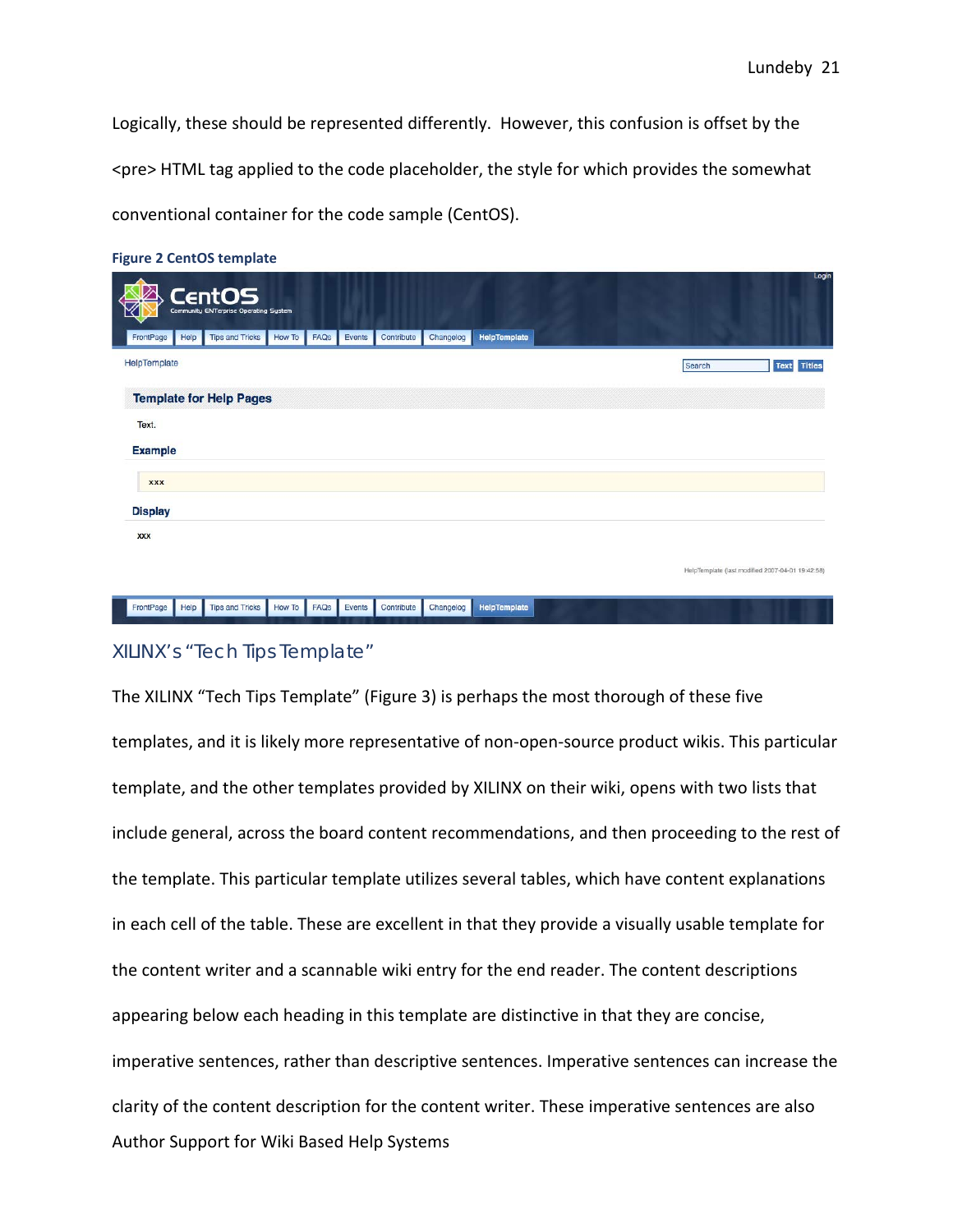$\frac{1}{2}$ 

somewhat reminiscent of other trendy documentation styles, as these commands are focusing on how to accomplish a task (writing this section of the wiki entry) rather than how to utilize the feature (how to use the template) (CentOS).

|  | <b>Figure 3 XILINX template</b> |  |
|--|---------------------------------|--|
|  |                                 |  |

|                                                        |                                                                                                                                                     | Not found $\vert \cdot \vert$ arktable<br>ಀ |
|--------------------------------------------------------|-----------------------------------------------------------------------------------------------------------------------------------------------------|---------------------------------------------|
| sales of the group and control of the set<br>& Members | Here are the criteria as a reminder. When publishing this can be removed.                                                                           | <b>Table of Contents</b>                    |
| $\oslash$ Search                                       |                                                                                                                                                     |                                             |
|                                                        | <b>Internal or Field Tip</b>                                                                                                                        | ZynQ-7000 Field or Tech Tip                 |
|                                                        | 1. Use numbering scheme TechTip #  Same for internal and external docs                                                                              | <b>Documentation Criteria</b>               |
| <b>Getting Started</b>                                 | 2. Record verification/validation data (test cases, use cases, hardware testing)                                                                    | Internal or Field Tip                       |
|                                                        | 3. Describe testing environment. # samples (devices, boards etc)                                                                                    | <b>External</b>                             |
| Linux                                                  | 4. Who was the "independent" verifier ? Allow verifier to add comments on testing to be documented                                                  | <b>Document History</b>                     |
| U-Boot                                                 | 5. Future expansion possibilities (if applicable)                                                                                                   | <b>Description/Summary</b>                  |
| Zyng AP SoC                                            | 6. Complete a "upload" checklist to ensure all criteria have been met before uploading                                                              |                                             |
| MicroBlaze                                             |                                                                                                                                                     | Implementation                              |
|                                                        |                                                                                                                                                     | <b>Block Diagram</b>                        |
| <b>Technical Articles</b>                              | <b>External</b>                                                                                                                                     | <b>Step by Step Instructions</b>            |
| <b>Release Images</b>                                  | 1. Use PDFs                                                                                                                                         | <b>Expected Results</b>                     |
| Submit a Patch to Xilinx                               | 2. Use numbering scheme TechTip #  Same for internal and external docs                                                                              | <b>How to Expand</b>                        |
|                                                        | 3. Add a small table (like a data sheet) with information on device, speed grade, board, software version, environment such as PVT that was used to | Appendix A: If other items need to be added |
| <b>Disclaimer</b>                                      | validate this design                                                                                                                                |                                             |
|                                                        | 4. State assumptions on user/customer profile                                                                                                       |                                             |
| <b>Privacy Policy</b> <sup>57</sup>                    | 5. Describe how the design works and how the customer can use it/expand on it                                                                       |                                             |
| <b>Wiki Terms of Use</b> <sup>27</sup>                 | 6. Describe testing environment. # samples (devices, boards etc)                                                                                    |                                             |
|                                                        | 7. Who was the "independent" verifier ? Allow verifier to add comments on testing to be documented                                                  |                                             |
| <b>Style Guide</b>                                     | 8. Future expansion possibilities (if applicable)                                                                                                   |                                             |
| <b>Contact Us</b>                                      | <b>Document History</b>                                                                                                                             |                                             |
| <b>Index of Tags</b>                                   |                                                                                                                                                     |                                             |
| Xilinx.com <sup>27</sup>                               | Date Version Author Description of Revisions                                                                                                        |                                             |
|                                                        |                                                                                                                                                     |                                             |
|                                                        |                                                                                                                                                     |                                             |
|                                                        |                                                                                                                                                     |                                             |
|                                                        |                                                                                                                                                     |                                             |
|                                                        | <b>Description/Summary</b>                                                                                                                          |                                             |
|                                                        |                                                                                                                                                     |                                             |
|                                                        | Describe what you are doing or what is the issue and how this example addresses it.                                                                 |                                             |
|                                                        |                                                                                                                                                     |                                             |
|                                                        | <b>Implementation</b>                                                                                                                               |                                             |
|                                                        | <b>Implementation Details</b>                                                                                                                       |                                             |
|                                                        | <b>Design Type</b><br>PS & PL, PS Only, PL only                                                                                                     |                                             |
|                                                        | <b>SW Type</b><br>Standalone, Linux or Other OS                                                                                                     |                                             |
|                                                        | <b>CPUs</b><br>How many CPUs? Running Frequencies                                                                                                   |                                             |
|                                                        | Liet of all the PS blocks involved. For example DDR and/or OCM and/or OSRL and/or. Finaluding operating frequencies<br><b>DS Footunge</b>           |                                             |
|                                                        |                                                                                                                                                     |                                             |

# Darktable's "Plug in Description Template"

Author Support for Wiki Based Help Systems The Darktable "Plug in Description Template" (Figure 4) is the least readable of the five templates, and as an extension of that, it may be the least usable. This template uses repeated alpha characters in no discernable pattern, e.g. xxxxxx or ZZZZZZZZZZZZ (Darktable), as a placeholder. Because these placeholders are in line with the descriptive text, it is both difficult to read and less usable. However, the headings in this template follow the most logical function for their purpose (plug in description): "Reasons for Use," "What this plugin actually does," "Parameters that can actually be changed," (Darktable) and so on. This easy to follow template sequence compensates for the awkward placeholders. This template also provides bracketed verb choices, e.g. "[manipulates, adjusts/enhances/reduces/maximizes/minimizes/removes]."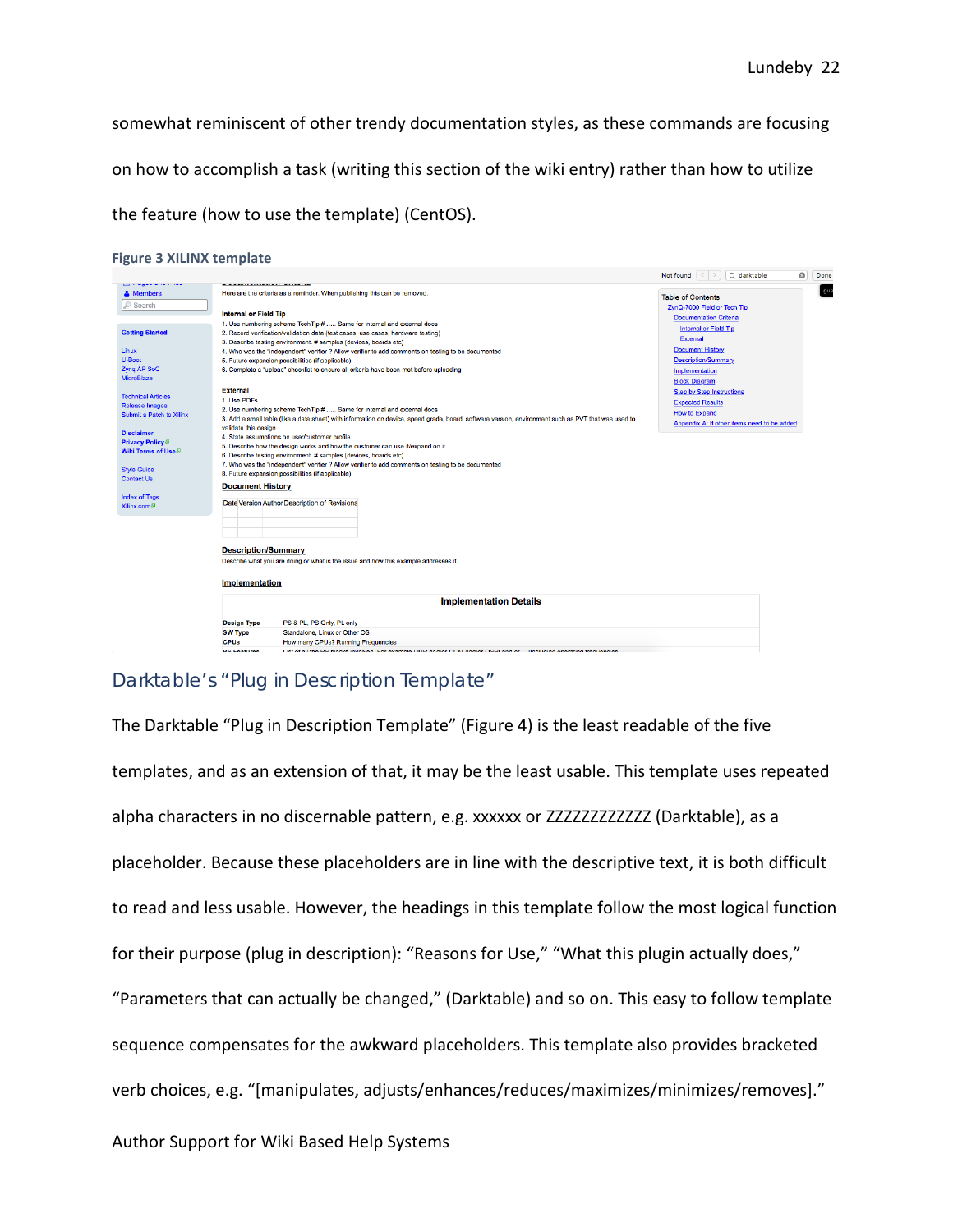This shows the great potential of wiki content templates to regulate elements of content like

word choice (Darktable).

#### **Figure 4 Darktable template**



# Python's "Web Programming Template"

Unlike the previous four templates, Python's "Web Programming Template" (Figure 5) is almost entirely heading driven. The only guidance outside of headings is the format to use when including the version number the wiki entry will be referencing. While this may come across as too bare, it may actually increase the usability of this template for the content writer. With this minimalistic content template, the content writer can exercise a great deal of license in what content they include in their wiki entry. However, it can also lead to ambiguity for the content writer and a lack of consistency in templated wiki entries. This template may also rival Darktable's template for compliance with Erin Kissane's recommendations for content templates (Python).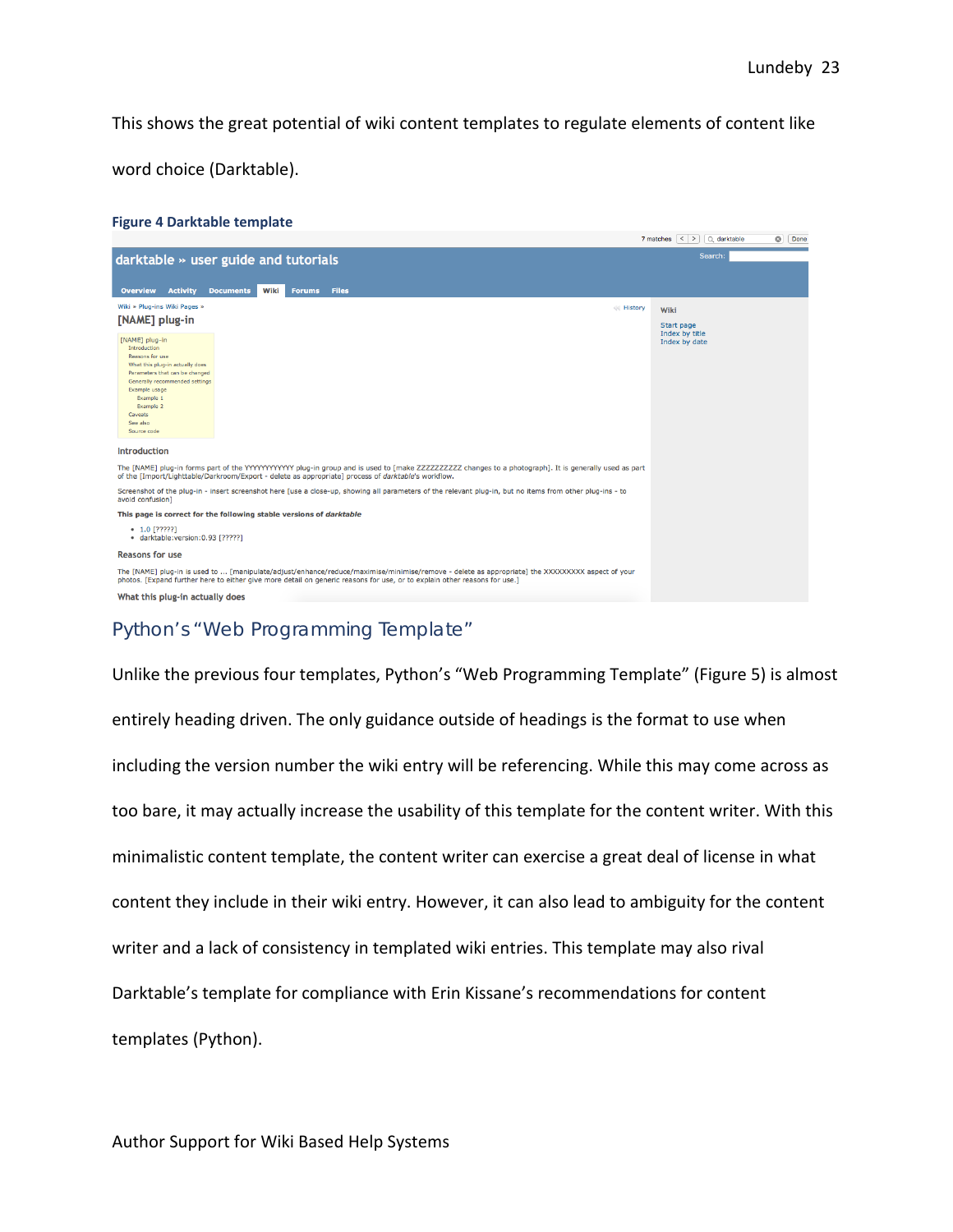| <b>Figure 5 Python template</b>             |                                                                                                         |      |
|---------------------------------------------|---------------------------------------------------------------------------------------------------------|------|
| $\rightarrow$ python                        | titles<br><b>Search</b>                                                                                 | text |
|                                             | » WebProgrammingTemplate                                                                                |      |
|                                             | » ProjectGroupsTemplate » HomepageTemplate » HomepageGroupsTemplate » Template » WebProgrammingTemplate |      |
| <b>FRONTPAGE</b><br>$\gg$                   | A framework for WebProgramming.                                                                         |      |
| $\gg$<br><b>RECENTCHANGES</b>               | Masthead                                                                                                |      |
| $\gg$<br><b>FINDPAGE</b>                    |                                                                                                         |      |
| $\gg$<br><b>HELPCONTENTS</b>                | <b>URL</b>                                                                                              |      |
| WEBPROGRAMMINGTEMPLATE                      | version                                                                                                 |      |
| Page                                        | $7.7.7(2000-01-01)$                                                                                     |      |
| » Immutable Page<br>$\gg$ Info              | licence                                                                                                 |      |
| » Attachments                               | platforms                                                                                               |      |
| $\vert \mathbf{c} \vert$<br>» More Actions: | <b>Python versions</b>                                                                                  |      |
| <b>User</b>                                 |                                                                                                         |      |
| $\gg$ Login                                 | <b>Deployment Platforms</b>                                                                             |      |
|                                             | Suitability                                                                                             |      |
|                                             | Development Interfaces                                                                                  |      |
|                                             | <b>Environment Access</b>                                                                               |      |
|                                             | Session, Identification and Authentication                                                              |      |

There are certainly some similarities between these templates. All five of them utilize headings. This usage is very productive because it provides visual organization cues as well as guidance about arranging sub-topics within a wiki entry. However, these five content templates are each very different, which is representative of content templates for open source software wikis as a whole. While a wider study with more participating wikis would statistically expose trends that I could utilize to develop genre conventions, the disparities between these five expose how widely varied the genre itself is, so perhaps it would not be productive to fully *establish* genre conventions. It may instead be more valuable to attempt to uncover best practices so that content writers and end readers alike can have a higher quality experience with wiki based help systems.

# **Conclusion**

Technical communicators experience constant change in the parameters of their profession. Technical communicators will more often find themselves in roles working with wiki based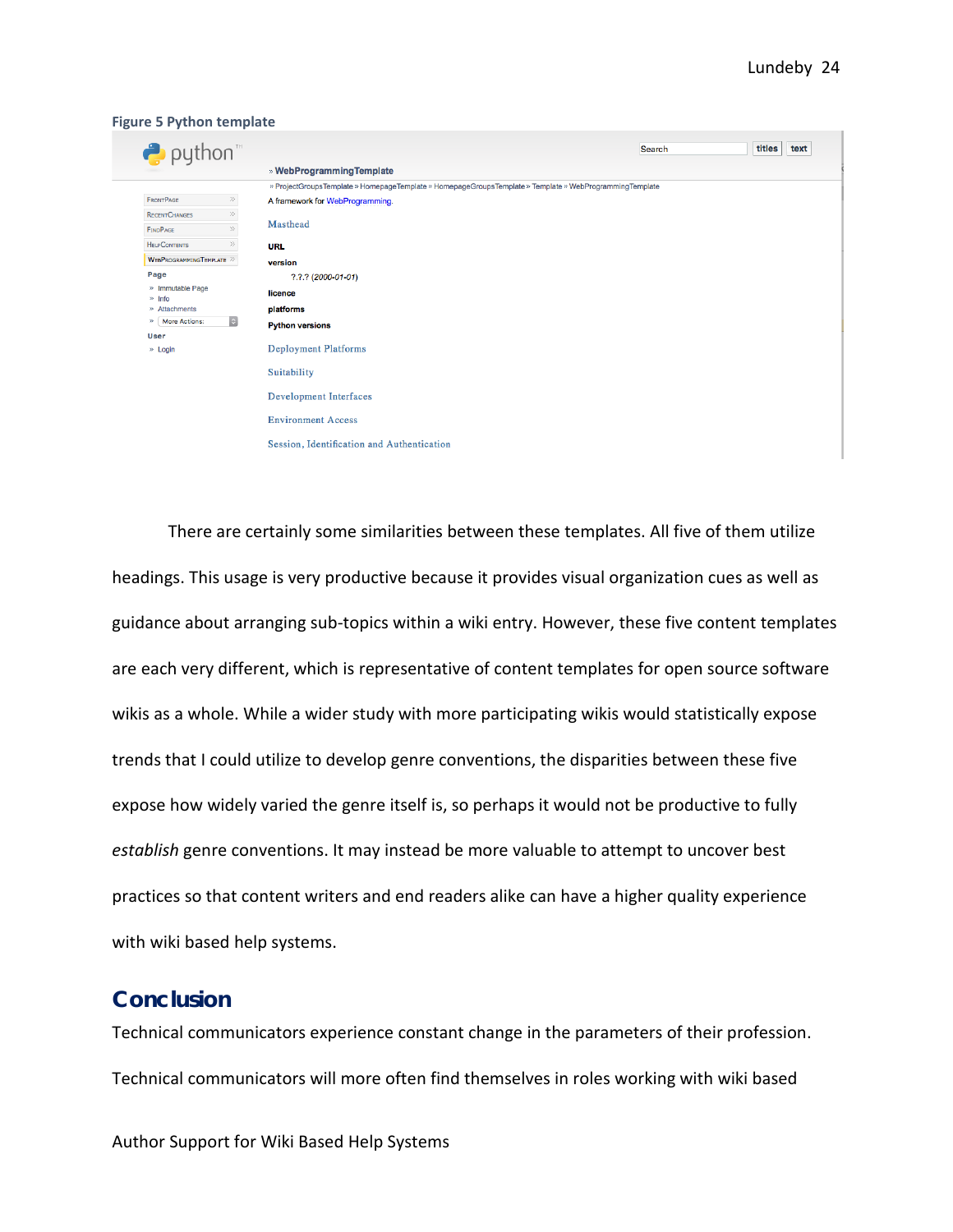social help systems. In complying with an open source documentation model, technical communicators act more so as a guides than they do as content writers in this instance. So, they become support authors—creating author support materials to support a variety of content writer personas. I have examined the necessity for these systems, author support as intersectional, and content templates. This has begun to fill a gap in the scholarly conversation—the lack of easily defined genre conventions for wiki content templates. However, this research has started to reveal that creating a single set of genre conventions may not be viable. Instead, content templates may need to broken down in to sub-genres prior to forming a set of genre conventions or best practices because their varied types are both a front end and a back end consideration.

# **Further Research**

There are vast opportunities left here for further research. While I had hoped to uncover consistent genre conventions across content templates, I instead found that with only these five samples there are vastly different types of templates. I would recommend conducting a similar study with a much larger sample size. Following that, there is potential to conduct a study with participants to determine the efficacy of the content template and its reception by the content writer.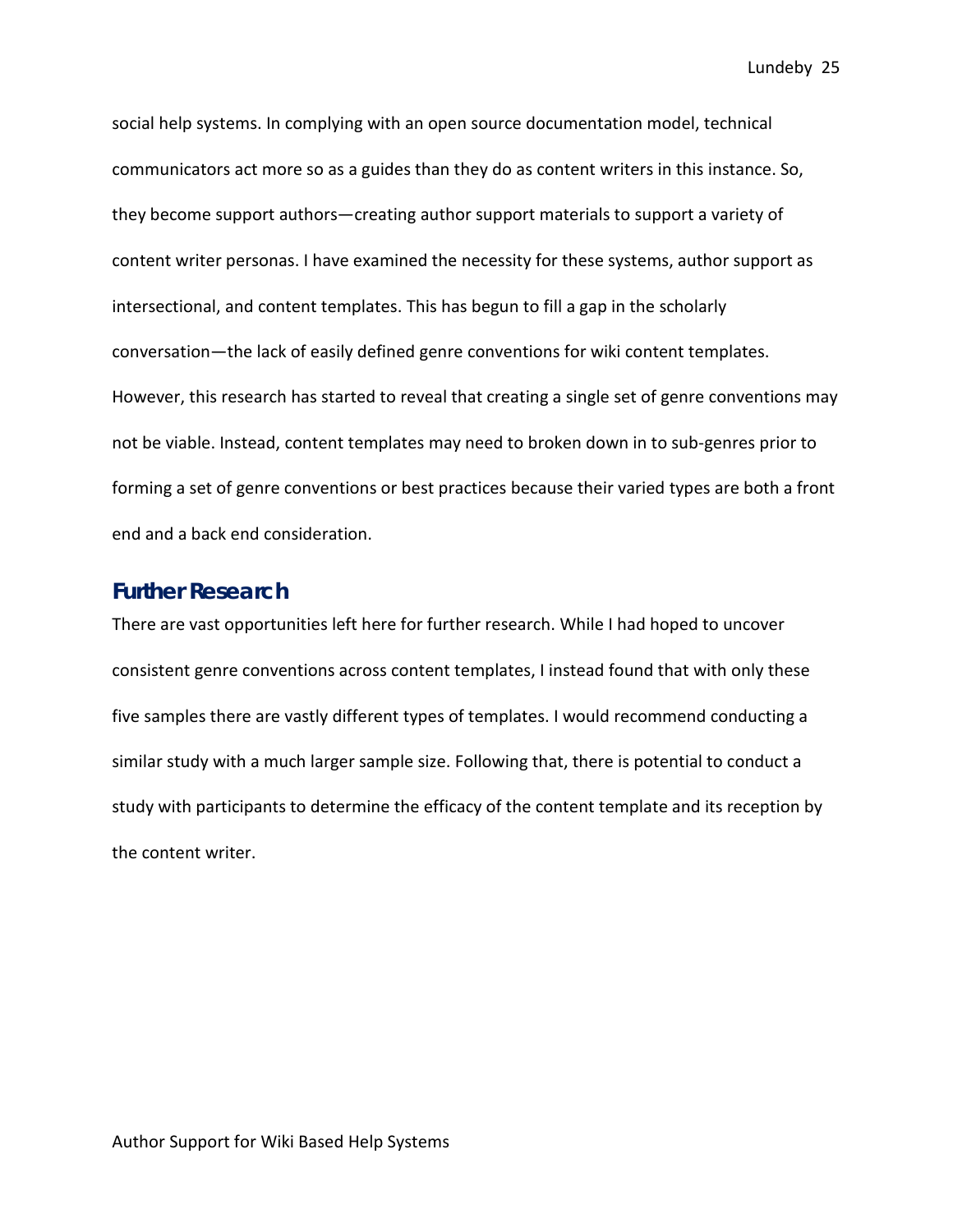# **Bibliography**

- Baehr, Craig. 2013. "Developing a sustainable content strategy for a technical communication body of knowledge." Technical Communication. 60 (4): 293– 306.
- Berglund, Erik and Michael Priestly. 2001. "Open-source documentation: In search of user driven, justin-time writing." In SIGDOC '01 Proceedings of the 19<sup>th</sup> Annual International Conference on Computer Documentation. ACM. 132– 141.
- Di Iorio, Angelo, Francesco Draichio, Fabio Vitali, and Stefano Zacchiroli. 2012. "Constrained wiki: The WikiWay to validating content." *Advances in Human-Computer Interaction*. 2012: 1– 19.
- Di Iorio, Angelo, Fabio Vitali, and Stefano Zacchiroli. 2008. "Wiki content templating." In WWW '08 Proceedings of the 17th International Conference on World Wide Web. ACM. 615–624.
- Ubuntu. "Documentation Template." Ubuntu Help Community. Accessed March 2016. https://help.ubuntu.com/community/DocumentationTemplate.
- Dubinsky, James M. 2015. "Products and processes: Transition from 'product documentation to integrated technical content'." Technical Communication. 62 (2): 118– 134.
- Gallagher, John R. 2015. "The rhetorical template." Computers and Composition. 35: 1–11.
- Haake, Anja, Stephan Lukosch, and Till Schummer. 2005. "Wiki-Templates: Adding structure support to wikis on demand." In Proceedings of WikiSym '05. ACM: 41– 51.
- Halvorson, Kristina, and Melissa Rach. 2012. Content Strategy for the Web. 2nd ed. Berkeley: New Riders.
- CentOS. "Help Template." CentOS Wiki. Accessed March 2016. https://wiki.centos.org/HelpTemplate.
- Kissane, Erin. "Content templates to the rescue." A List Apart. http://alistapart.com/article/contenttemplates-to-the-rescue (Accessed September 9, 2015).
- Laroche, Chris, and Brian Traynor. 2013. "Technical Communication on Life Support: Content Strategy and UX are the Reclamation." In IEEE International Professional Communication 2013 Conference. 1–6.
- Darktable. "Plug-in Description Template." Darktable » User Guide and Tutorials. Accessed March 2016. http://redmine.darktable.org/projects/users/wiki/Plug-in\_description\_template.
- Pullman, George, and Baotong Gu. 2007. "Guest Editors' Introduction: Rationalizing and Rhetoricizing Content Management." Technical Communication Quarterly. 17 (1): 1–9.